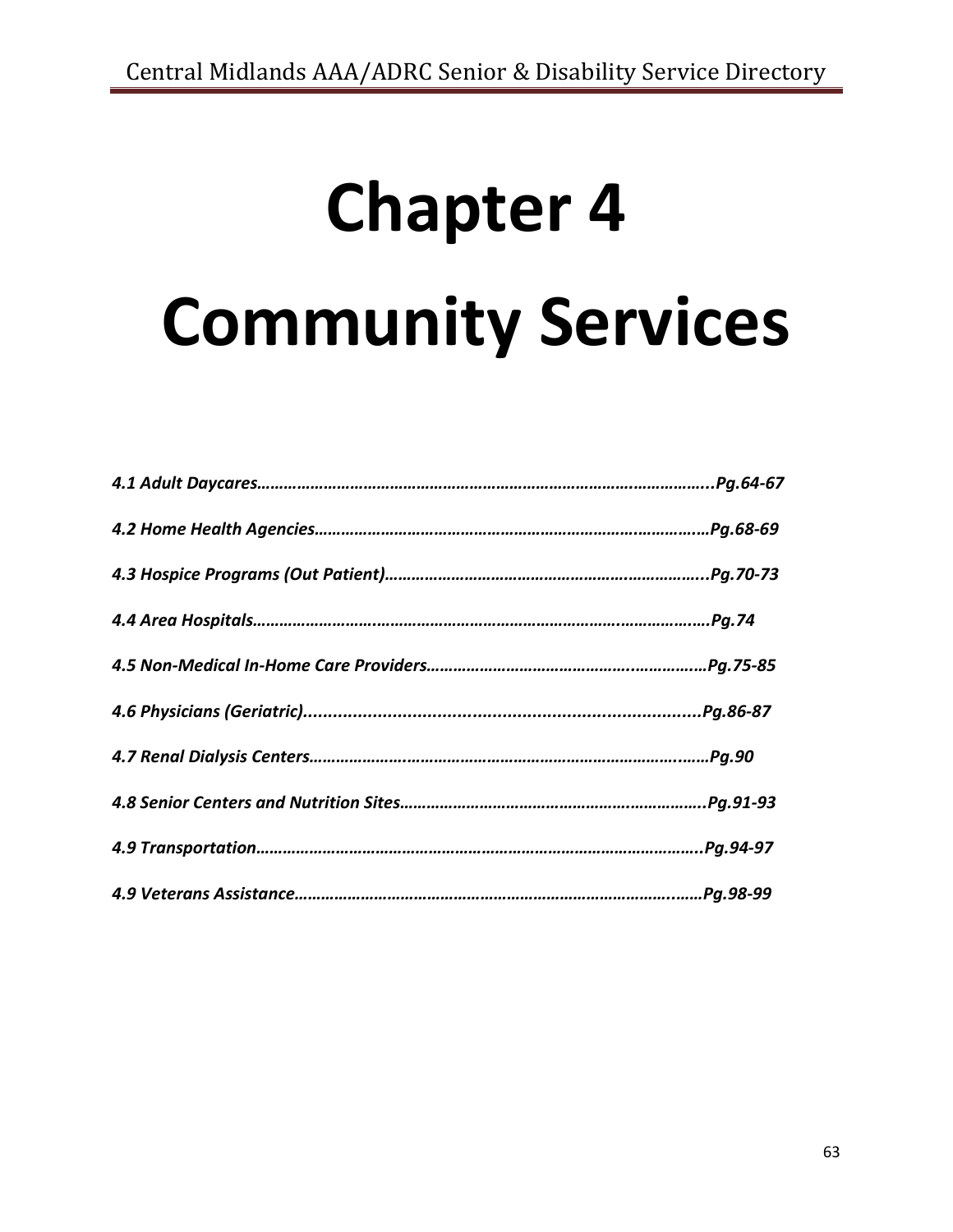#### *4.1Adult Daycare Centers*

**A day-care facility for adults eighteen years or older which offers a program of individual and group activities and therapies. The program is directed toward providing community-based care for those in need of a supportive setting for less than twenty-fours a day, thereby preventing unnecessary institutionalization, and shall provide a minimum of four and a maximum of fourteen hours a day**.

#### **Fairfield County**

#### **Chappell Adult Day Care**

4340 Jackson Creek Road Winnsboro SC 29180 Tel: 803-712-0146

Email: [chappelldaycare@yahoo.com,](mailto:chappelldaycare@yahoo.com) website: [www.malissacare.com](http://www.malissacare.com/)

Maximize the self-esteem and dignity of the participants, improve or stabilize cognitive functioning, develop the verbal capabilities and personal mobility of individuals to their potential, address social isolation problems by cultivating friendship among participants, provide nutritional meals, and develop individualized programs designed to help prevent secondary disabilities.

#### **Precious Adult Care**

121 Fagan Road Winnsboro SC 29180 Tel: 803-635-3755 Email: [preciousadultdc@aol.com](mailto:preciousadultdc@aol.com)

We provide non-medical care, activities and socialization to elderly persons and other adults with physical and/or cognitive impairments.

#### **Winnsboro Active Day Center**

219 N. Congress Street Winnsboro SC 29180 Tel: 803-712-6820 Fax: 803-712-9849 Email: [smerrit@activeday.com,](mailto:smerrit@activeday.com) website: [www.seniorcarectrs.com](http://www.seniorcarectrs.com/) We provide daily activities, meals and transportation for non-medical care clients.

#### **Lexington County**

#### **Helping Hands Adult Day Care**

2010 State Street Cayce SC 29033 Tel: 803-796-5192 Email: [helpinghandsadcc@sc.rr.com,](mailto:helpinghandsadcc@sc.rr.com) website: [www.helpinghandssc.com](http://www.helpinghandssc.com/) We provide transportation to and from day care, lunch in the dining area and activities such as arts, crafts, puzzles and games.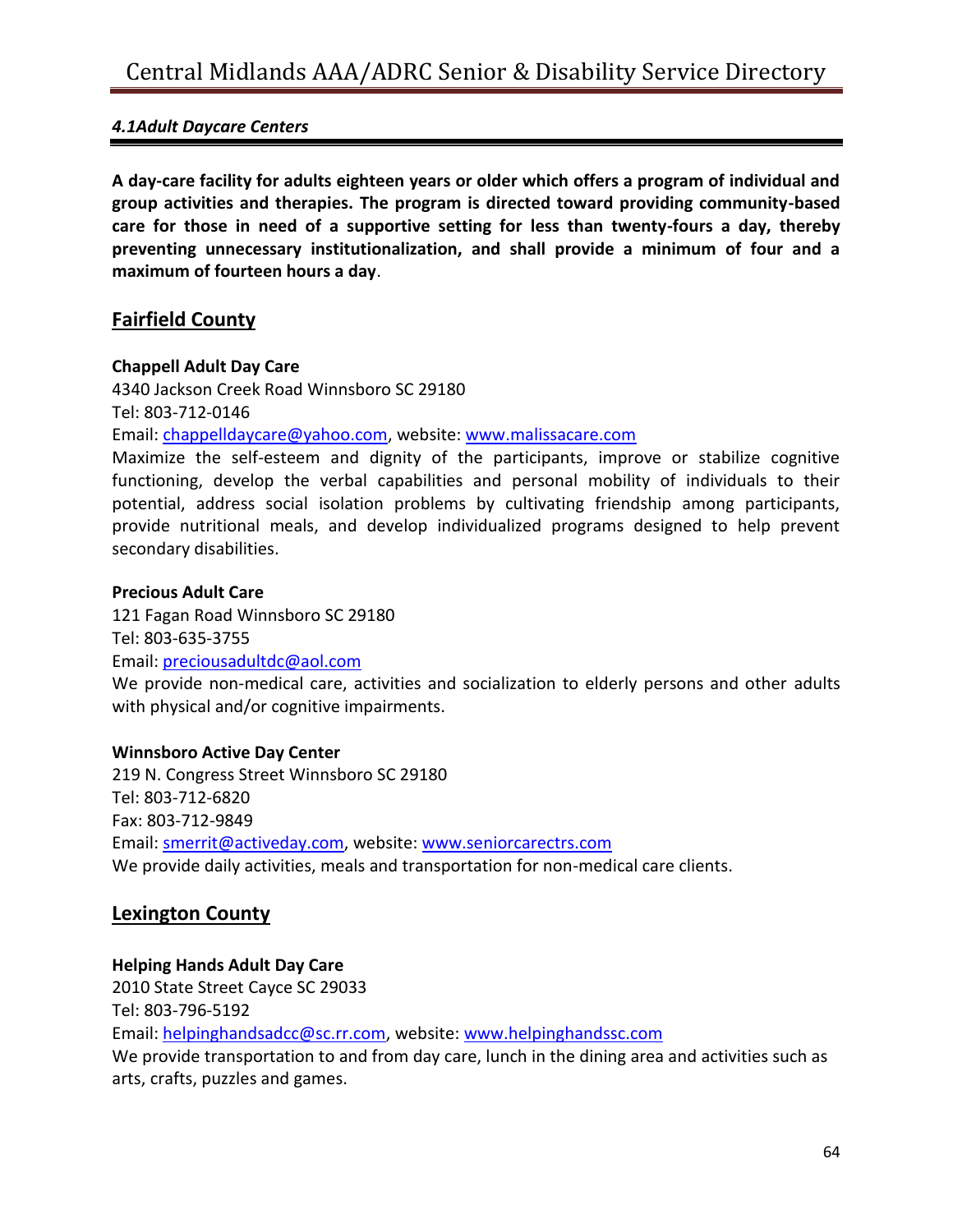#### *4.1 Adult Daycare Centers*

#### **Lexington County**

#### **Hope Bridge Adult Day Services**

1111 State Street Cayce SC 29033

Tel: 803-791-3256

Email: [Barbara@helpinghandssc.com,](mailto:Barbara@helpinghandssc.com) website: [www.hopebridesc.com](http://www.hopebridesc.com/)

We are a medically based adult day service program for special needs. We provide nursing services, assistance with personal needs, recreational activities, case management, lunch and afternoon snack. Transportation is provided to and from day care.

#### **Hope Bridge at the Hollies**

2708 Hebron Road West Columbia SC 29169

Tel: 803-791-3255

Email: [Barbara@helpinghandssc.com,](mailto:Barbara@helpinghandssc.com) website: [www.hopebridgesc.com](http://www.hopebridgesc.com/)

We are a medically based adult day service program for special needs. We provide nursing services, assistance with personal needs, recreational activities, case management, lunch and afternoon snack. Transportation is provided to and from day care.

#### **Lexington Day Health Center (Palmetto Senior Care PACE)**

700 Knox Abbott Drive Cayce SC 29033

Tel: 803-939-8400

Email: [Mary.Bland@palmettohelth.org,](mailto:Mary.Bland@palmettohelth.org) website: [www.palmettohealth.org/medical-services](http://www.palmettohealth.org/medical-services) We provide services such as nursing, social work, physical, occupational and speech therapy, nutritional and personal care are provided in the center. Meals and snacks, recreational and social activities and transportation are also provided for clients.

#### **SC Episcopal Home at Still Hopes Day Care**

1 Still Hopes Drive West Columbia SC 29169

Tel: 803-796-6490

Email: [nrobertson@stillhopes.org,](mailto:nrobertson@stillhopes.org) website[: www.stillhopes.org](http://www.stillhopes.org/)

Dementia specific recreational and spiritual life programs, assistance with daily activities, medications, meals and nutritional snacks, routine health monitoring, beauty and barber services, Emergency medical assistance, day suite, and a secure environment.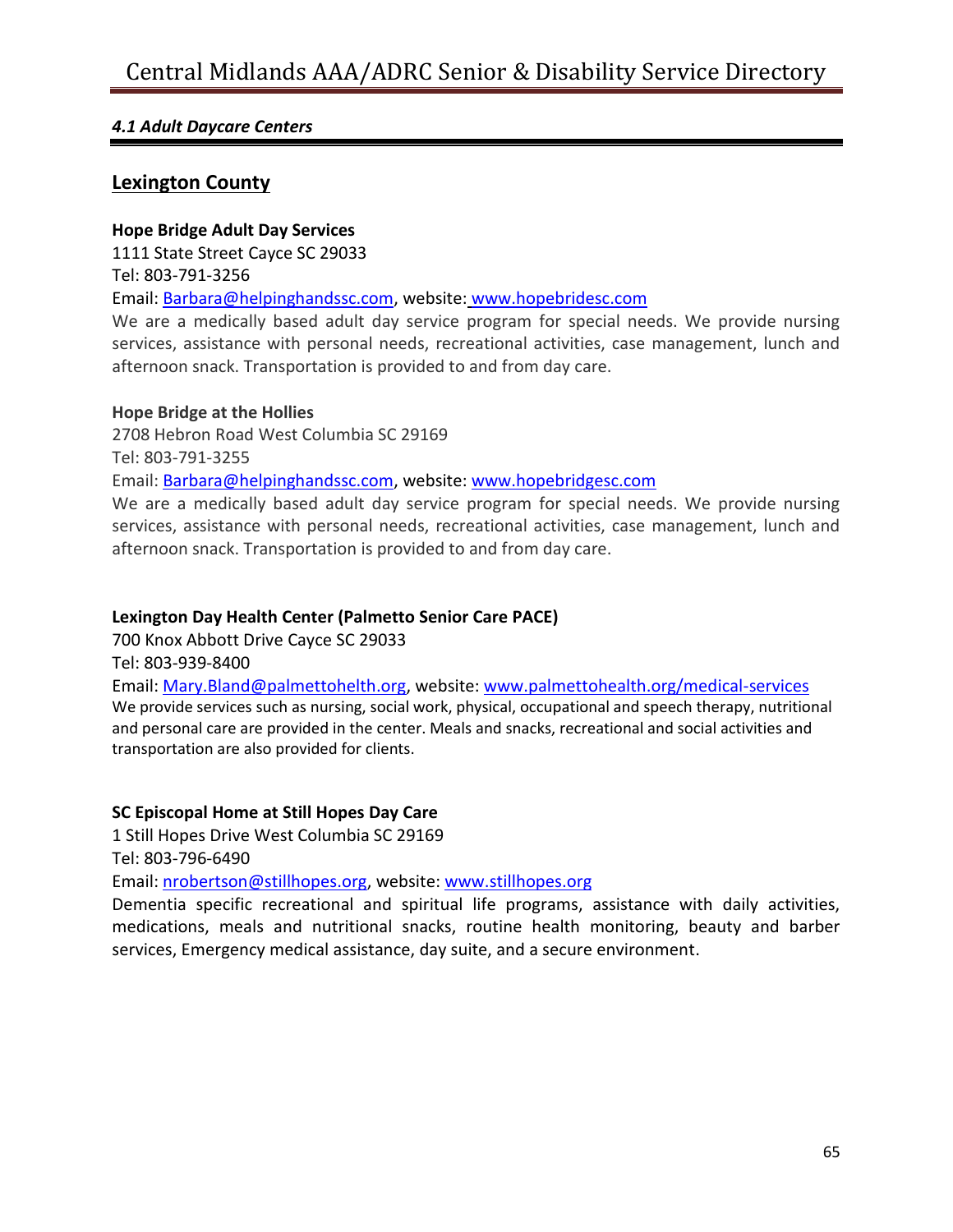#### *4.1Adult Daycare Centers*

#### **Newberry County**

#### **Newberry County Council on Aging Adult Day Healthcare**

1300 Hunt Street Newberry SC 29108 Tel: 803-276-8266 Email: [info@nccoa.org,](mailto:info@nccoa.org) website: [www.nccoa.org](http://www.nccoa.org/) We provide daily crafts, games and activities, social support, health screening, noon meals to person 60 years of age or older.

#### **Richland County**

#### **Columbia Adult Care on Main**

2101 Main Street Suite H Columbia SC 29201

Tel: 803-212-7005

#### Email: [TMQ@bellsouth.net](mailto:TMQ@bellsouth.net)

Columbia Adult Care on Main is a privately owned, small, adult day care. Lunch and two snacks are served daily. It provides medical health care services when a doctor's order is presented. It emphasizes a large variety of socialization activities to choose from, as well as providing animal assisted therapy. Individual needs of the family and clients are used to determine the number of days they attend and their individualized plan of care.

Registration fee: \$50.00 / Insurance can be billed, LTC Insurance, Veterans Administration and Private pay.

#### **Dent Alternative Adult Day Care Health Center**

7351 Parklane Road Columbia SC 29223 Tel: 803-708-8955 Fax: 803-708-4939 Email: [berthadent55@myway.com,](mailto:berthadent55@myway.com) website: [www.dentsadultdayservices.com](http://www.dentsadultdayservices.com/)

We provide social events, bible study, games and recreation services, health and fitness services and individualized care program assistance with ambulation.

#### **Laurel Day Health Center (Palmetto Senior Care PACE)**

1308 Laurel Street Columbia SC 29201

Tel: 803-931-8166

Email: [constancehopkins@palmettohealth.org,](mailto:constancehopkins@palmettohealth.org)

Website: [www.palmettohealth.org/medical-services](http://www.palmettohealth.org/medical-services)

We provide nursing, social work, physical, occupational and speech therapy, nutritional and personal care are provided also in the center. All clients are served meals and snacks, with recreational and social activities. We can also provide transportation if needed for client.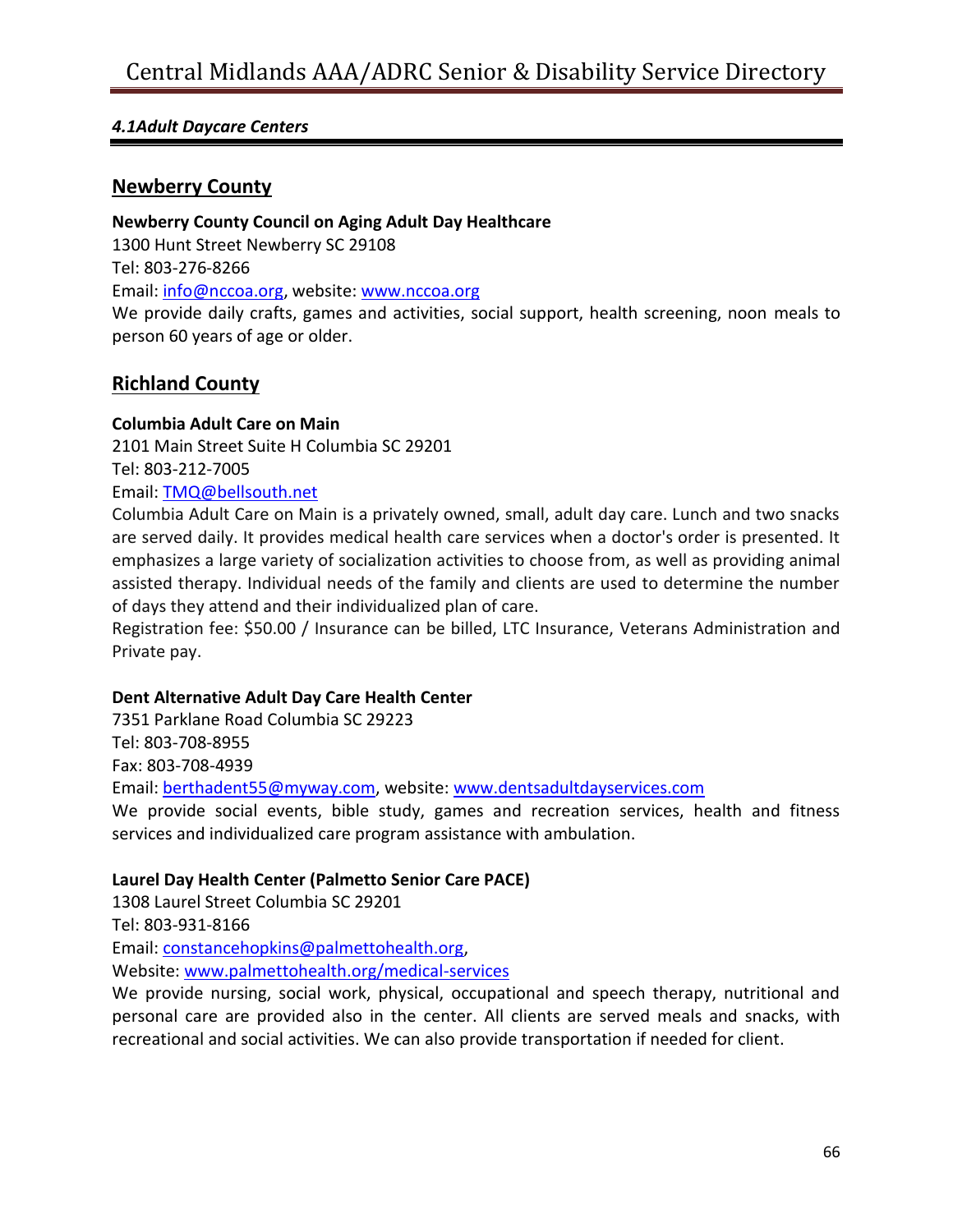#### *4.1Adult Daycare Centers*

#### **Richland County**

#### **Mountain Top Adult Day Center**

1941 Decker Blvd Columbia, SC 29206

Tel: 803-736-5872

Email: [mountaintopadc@yahoo.com,](mailto:mountaintopadc@yahoo.com) website: [www.mountaintopadc.com](http://www.mountaintopadc.com/)

Our location is open Monday through Friday 7:30am – 5:30pm with the below services available to our participants. Services Offered Participant Services, Meals and Snacks, Medication Administration, Health and Nutrition Monitoring and Education, Nursing Services, Protection and Supervision, Individual and Group Exercises, Presentations and Entertainers, Scheduled Outings Recreational and Leisure Activities PAYMENT METHOD: We accept Medicaid and Private Pay

#### **Shandon Day Health Center (Palmetto Senior Care PACE)**

1100 Shirley Street Columbia SC 29205 Tel: 803-252-1979 Email: [Virginia.caballero@palmettohealth.org,](mailto:Virginia.caballero@palmettohealth.org) Website[:www.palmetoohealth.org/medical-services](http://www.palmetoohealth.org/medical-services)

We provide nursing, social work, physical, occupational and speech therapy, nutritional and personal care are provided also in the center. All clients are served meals and snacks, with recreational and social activities. We can also provide transportation if needed for client.

#### **White Rock Day Health Center (Palmetto Senior Care PACE)**

109 Wartburg Street White Rock SC 29177 Tel: 803-732-6670 Email: [Melinda.newell@palmettohealth.org,](mailto:Melinda.newell@palmettohealth.org) Website: [www.palmettohealth.org/medical-services](http://www.palmettohealth.org/medical-services)

We provide nursing, social work, physical, occupational and speech therapy, nutritional and personal care are provided also in the center. All clients are served meals and snacks, with recreational and social activities. We can also provide transportation if needed for client.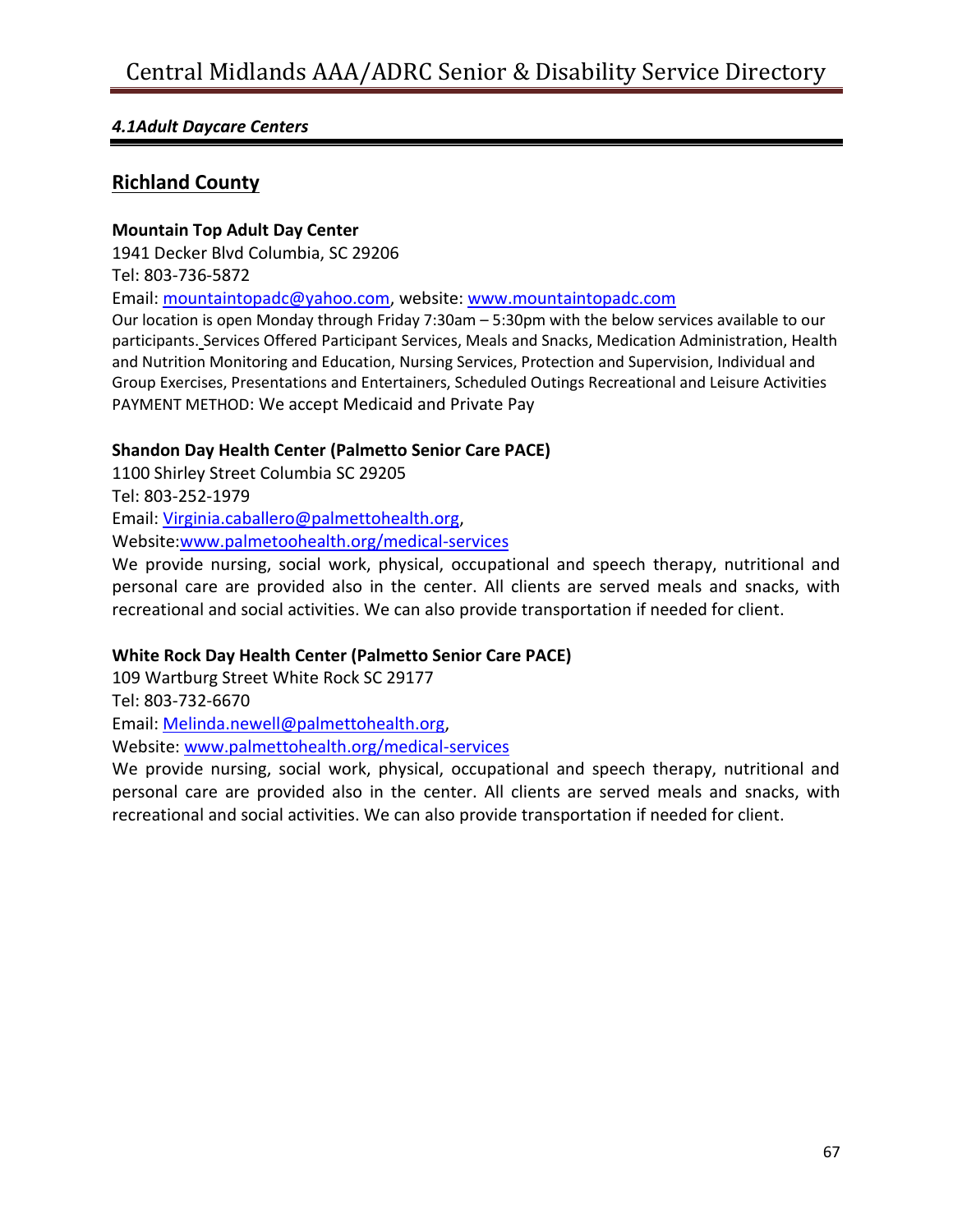#### *4.2 Home Health Agencies*

**Amedisys Home Health Camden Office** 1110 Broad Street Suite B Camden SC 29020 Tel: 803-713-9774 Fax: 803-713-9264 Email: [2216@amedisys.com](mailto:2216@amedisys.com) Counties Serving – Lexington, Richland, Newberry, Fairfield

#### **Lexington Office**

714 South Lake Drive Suite 250 Lexington SC 29072 Tel: 803-359-2253 Fax: 803-356-7136 Email: [2216@amedisys.com](mailto:2216@amedisys.com) Counties Serving – Lexington, Richland, Newberry

#### [www.amedisys.com](http://www.amedisys.com/)

**Caring Neighbors Home Health**

102 US Hwy 321 Bypass North Winnsboro SC 29160 Tel: 803-635-4210 [www.fairfieldmemorial.com/caring-neighbors-home-health](http://www.fairfieldmemorial.com/caring-neighbors-home-health) Counties Serving – Fairfield

#### **Gentiva Health Services**

2000 Center Point Road Suite 2300 Columbia **Midlands** SC 29210 Tel: 803-731-2365 Email: [janet.combs@gentiva.com](mailto:janet.combs@gentiva.com) Counties Serving – Lexington, Richland

## [www.gentiva.com](http://www.gentiva.com/)

#### **Laurel Crest Home Health Agency**

100 Joseph Walker Drive West Columbia SC 29169 Tel: 803-796-0370 Email: [info@laurel-crest.com](mailto:info@laurel-crest.com) [www.laurel-crest.com](http://www.laurel-crest.com/) Counties Serving – Lexington

#### **OPTUM Home Health – Midlands**

121 Executive Center Drive Suite 106 Columbia SC 29210 Tel: 803-750-0022 Email: [fern.matthews@optum.com](mailto:fern.matthews@optum.com) Counties Serving -Lexington, Richland, Newberry, Fairfield

2521 Evans Street Newberry SC 29108 Tel: 803-276-0273 Email: [janet.combs@gentiva.com](mailto:janet.combs@gentiva.com) Counties Serving – Lexington, Richland, Newberry, Fairfield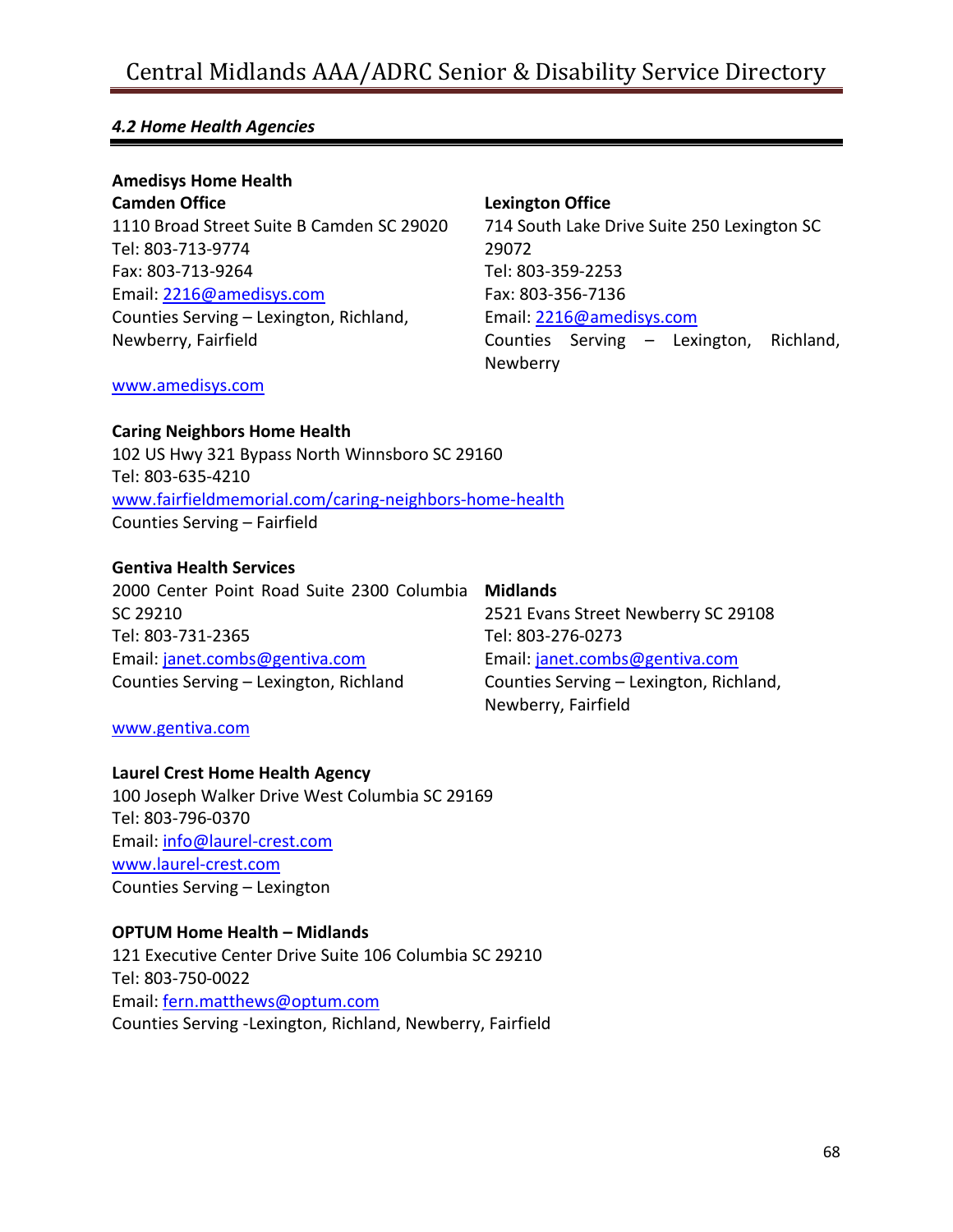#### *4.2 Home Health Agencies*

#### **Palmetto Health Homecare**

1400 Pickens Street Columbia SC 29201 Tel: 803-296-3100 Email: [holly.knight@palmettohealth.org](mailto:holly.knight@palmettohealth.org) [www.palmettohealth.org/medical-services](http://www.palmettohealth.org/medical-services) Counties Serving – Lexington, Richland

#### **South Carolina Homecare**

140 Stoneridge Drive Suite 620 Columbia SC 29210 Tel: 803-343-5100 Email: [Karen.buckley@lhcgroup.com](mailto:Karen.buckley@lhcgroup.com) [www.lhcgroup.com](http://www.lhcgroup.com/) Counties Serving – Richland

#### **Still Hopes Home Health**

1 Still Hopes Drive West Columbia SC 29169 Tel: 803-223-6172 Email: [enassif@stillhopes.org](mailto:enassif@stillhopes.org) [www.stillhopes.org](http://www.stillhopes.org/) Counties Serving – Lexington

#### **Tri-County Home Health Care & Services**

2 Palmetto Wood Parkway Suite 201 Irmo SC 29063 Tel: 803-561-7680 Email: [jmilling@msa-corp.com](mailto:jmilling@msa-corp.com) Counties Serving – Lexington, Richland

#### **Newberry Office**

13795 C.R. Koon Highway Newberry SC 29108 Tel: 803-321-0341

#### **Batesburg Office**

120 W. Church Street Suite D Batesburg SC 29006 Tel: 803-532-9900

#### **Rock Hill Office**

197 Herlong Avenue Suite 100Rock Hill SC 29732 Tel: 803-327-5190

[www.msa-corp.com](http://www.msa-corp.com/)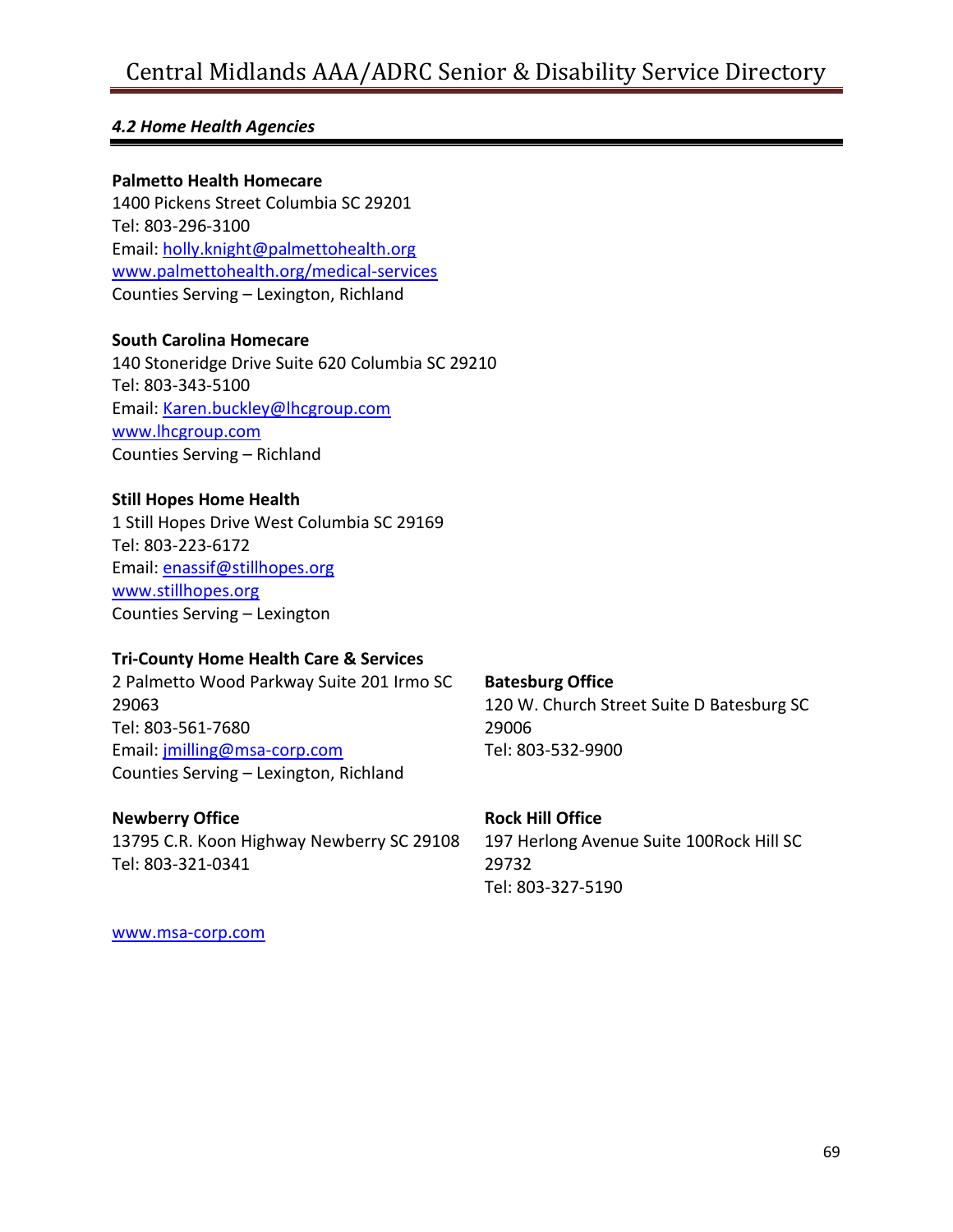#### *4.3 Hospice Services*

Hospice care is a specialized care designed to provide support to you and your loved ones during an advanced illness. Hospice care focuses on comfort and quality of life, rather than cure. The goal of hospice care is to enable you to have an alert, pain-free life … to live each day as fully as possible. Hospice care affirms life and views death as a natural process.

**Abbey Road Hospice** – Tel: 803-551-5552 Counties Serving- Lexington, Richland, Newberry, Fairfield

**Agape Hospice** – Tel: 803-454-6113 Counties Serving – Lexington, Richland, Newberry, Fairfield

**All Seasons Hospice** – Tel: 803-602-0300 Counties Serving – Lexington, Richland, Newberry, Fairfield

**Amedisys Hospice** – Tel: 843-656-0820 Counties Serving - Lexington, Richland, Newberry, Fairfield

**Arista Hospice** – Tel: 803-256-6868 Counties Serving – Lexington, Richland, Newberry, Fairfield

**All Seasons Hospice** – Tel: 803-602-0300 Counties Serving – Lexington, Richland, Newberry, Fairfield

**Ark Hospice** – Tel: 803-336-0587 Counties Serving – Lexington, Richland, Newberry, Fairfield

**Beacon Hospice** – Tel: 843-972-0500 Counties Serving – Lexington, Richland, Newberry, Fairfield

**Blue Ridge Hospice** – Tel: 803-732-3274 Counties Serving – Lexington, Richland, Newberry, Fairfield

**Caresouth Hospice** – Tel: 803-335-0821 Counties Serving – Lexington

**Caris Healthcare** – Tel: 803-794-4141 Counties Serving – Lexington, Richland, Newberry, Fairfield

**Carolina Hospice** – Tel: 803-774-4377 Counties Serving – Lexington, Richland, Fairfield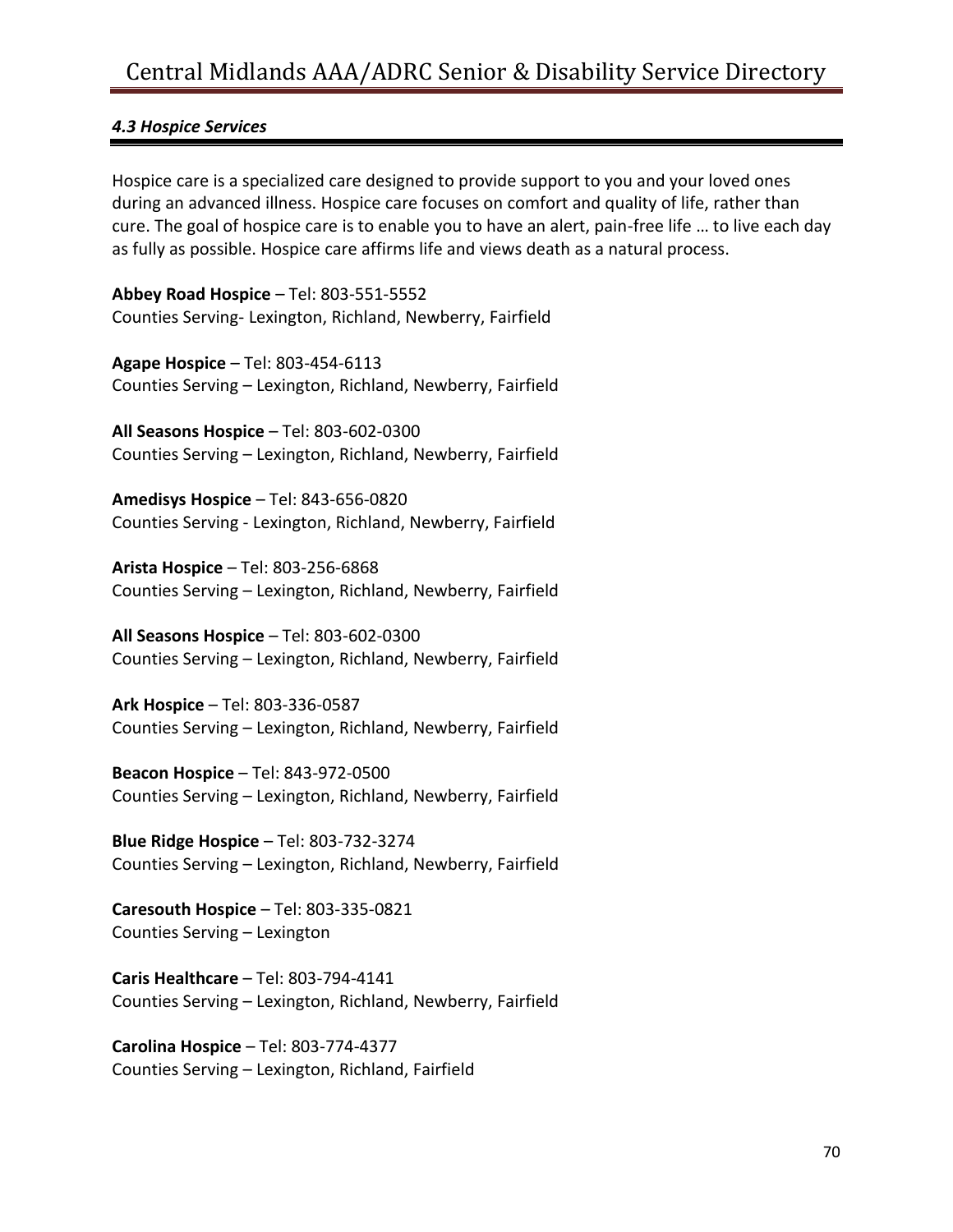#### *4.3 Hospice Services*

**Carolinas Community Hospice** – Tel: 803-454-6113 Counties Serving – Lexington, Richland, Newberry, Fairfield

**Comfort Care Hospice** – Tel: 803-749-8080 Counties Serving - Lexington, Richland, Newberry

**Compassionate Care Hospice** – Tel: 803-731-8110 Counties Serving – Lexington, Richland, Newberry, Fairfield

**Compassus Hospice** – Tel: 803-462-4505 Counties Serving – Lexington, Richland, Newberry, Fairfield

**Embrace Hospice** – Tel: 843-332-2221 Counties Serving – Richland, Fairfield

**Gentiva Hospice** – Tel: 864-585-6500 Counties Serving – Lexington, Richland, Newberry, Fairfield

**Gentle Care Hospice** – Tel: 803-708-2405 Counties Serving – Lexington, Richland, Newberry

**Grove Park Hospice Care** – Tel: 803-536-0007 Counties Serving – Lexington

**Halcyon Hospice** – Tel: 803-226-0387 Counties Serving – Lexington, Richland, Newberry, Fairfield

**Heartland Hospice** – Tel: 864-963-0045 Counties Serving - Newberry

**Homestead Hospice** – Tel: 803-509-8844 Counties Serving – Lexington, Richland, Newberry, Fairfield

**Hospice & Palliative Care** – Tel: 803-548-3708 Counties Serving – Richland, Fairfield

**Hospice and Community Care** – Tel: 803-329-1500 Counties Serving – Fairfield

**Hospice Care of South Carolina** – Tel: 864-542-2100 Counties Serving – Lexington, Richland, Newberry, Fairfield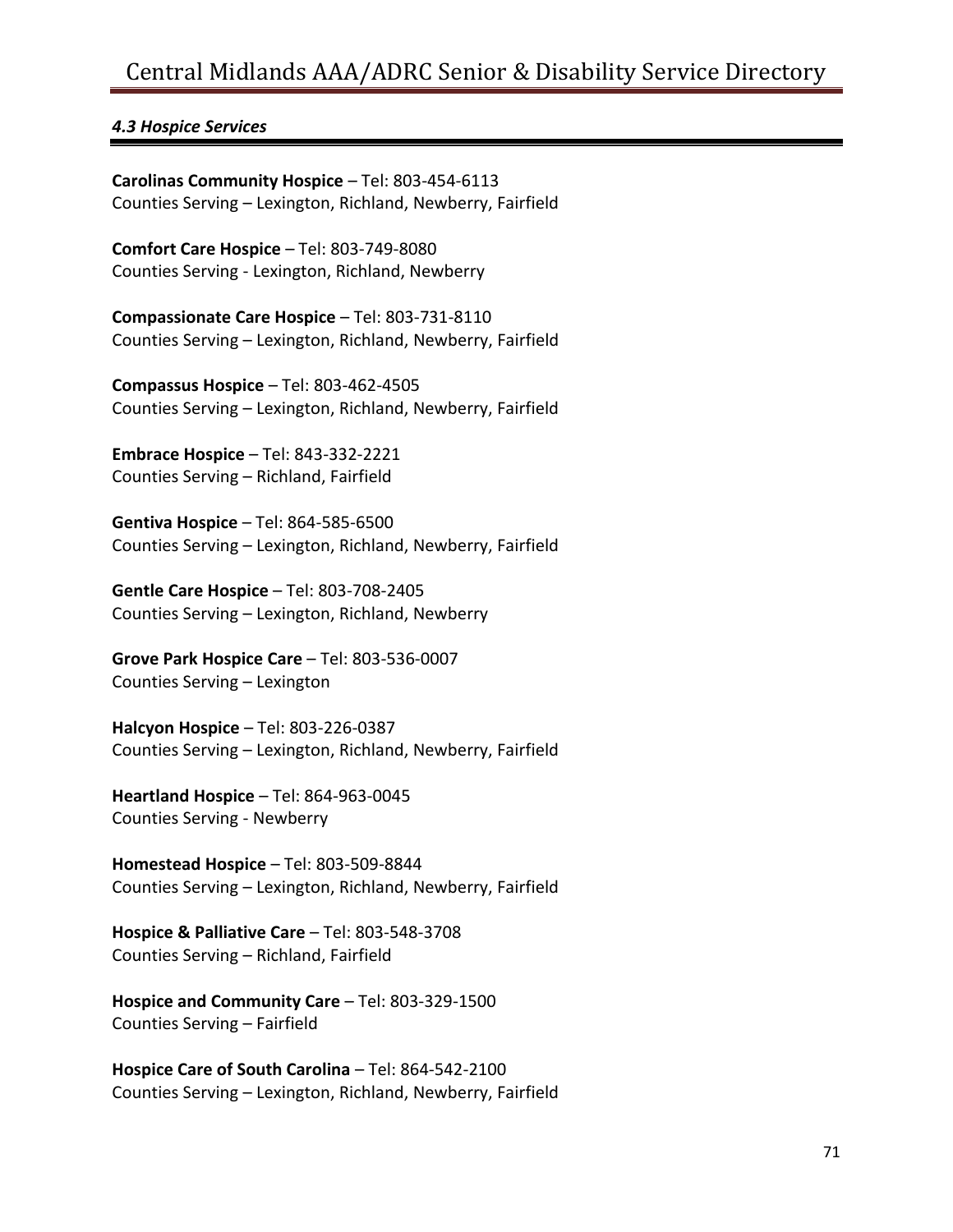#### *4.3 Hospice Services*

**Hospice Care of Tri-County** – Tel: 803-400-1177 Counties Serving – Lexington, Richland, Newberry, Fairfield

**Hospice of Lancaster** – Tel: 803-286-1472 Counties Serving – Fairfield

**Hospice of Laurens County** – Tel: 864-833-6287 Counties Serving – Newberry

**Hospice of the Piedmont** – Tel: 864-227-9393 Counties Serving – Newberry

**Interim Healthcare of the Triad** – Tel: 803-324-4166 Counties Serving – Fairfield

**Kershaw Health Hospice** – Tel: 803-425-1182 Counties Serving – Richland, Fairfield

**Lighthouse Hospice** – Tel: 803-781-1935 Counties Serving – Lexington, Richland, Newberry, Fairfield

**Lutheran Hospice** – Tel: 803-749-7770 Counties Serving – Lexington, Richland, Newberry, Fairfield

**Medi Home Hospice** – Tel: 864-627-4270 Counties Serving – Newberry, Fairfield

**Palmetto Health Hospice** – Tel: 803-296-3100 Counties Serving – Lexington, Richland, Newberry, Fairfield

**Pathway Hospice** – Tel: 864-312-6825 Counties Serving – Lexington, Richland, Newberry, Fairfield

**PH Healthcare Service** – Tel: 864-991-8414 Counties Serving – Lexington, Richland, Newberry, Fairfield

**Piedmont Hospice** – Tel: 864-721-2900 Counties Serving – Lexington, Richland, Newberry, Fairfield

**Providence Hospice** – Tel: 864-295-8714 Counties Serving – Fairfield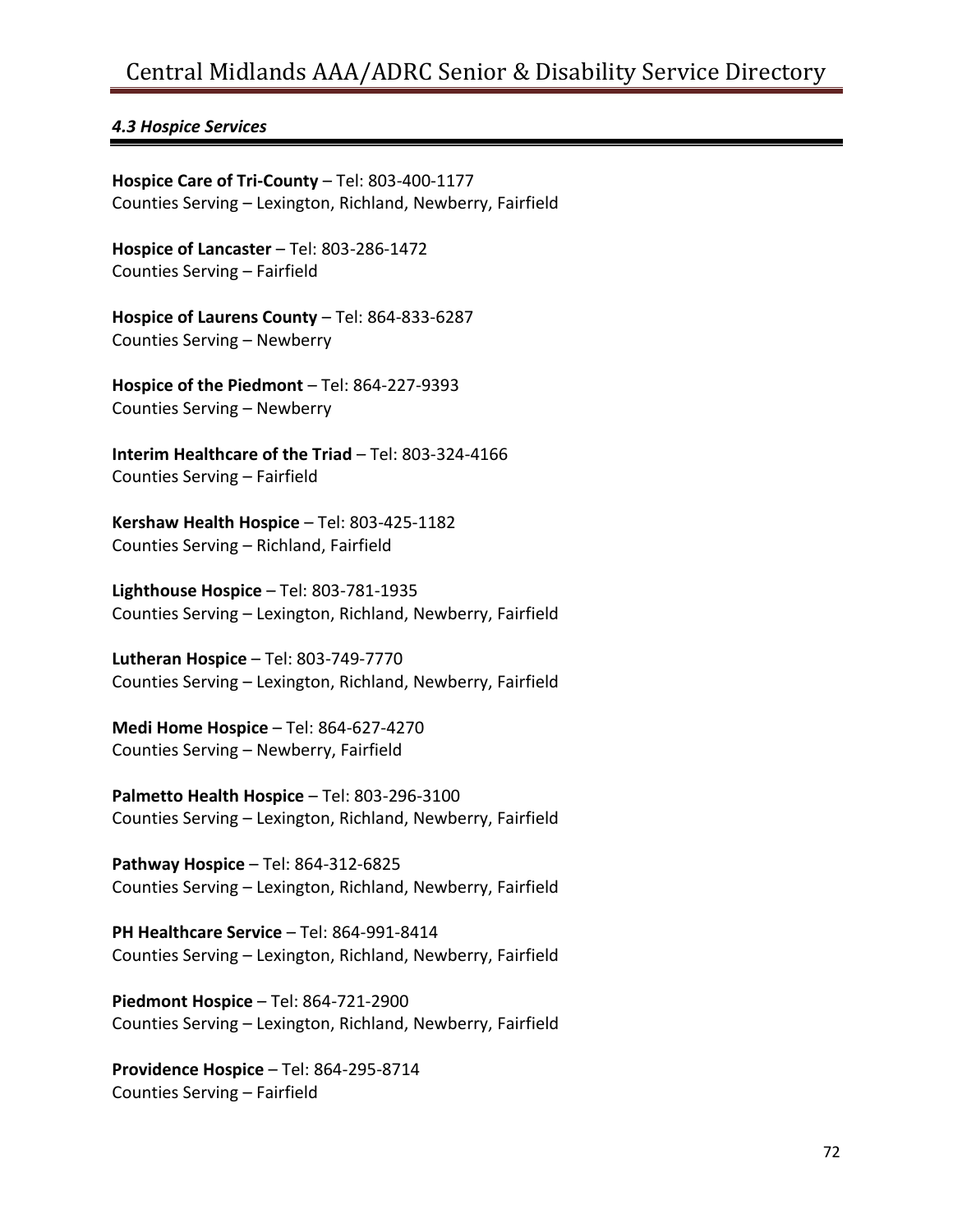#### *4.3 Hospice Services*

**Pruitt Health Hospice** – Tel: 803-771-0489 Counties Serving – Lexington, Richland, Newberry, Fairfield

**Regency Southern Care** – Tel: 803-648-2117 Counties Serving – Lexington, Richland, Newberry, Fairfield

**Rest Assured Family Services** – Tel: 803-788-8272 Counties Serving – Lexington, Richland, Newberry, Fairfield

**South Carolina Hospice & Palliative Care** – Tel: 803-758-4099 Counties Serving – Lexington, Richland, Newberry, Fairfield

**St. Joseph Hospice** – Tel: 803-349-8070 Counties Serving – Lexington

**Tidewater Hospice** – Tel: 843-757-9388 Counties Serving – Lexington, Richland, Newberry, Fairfield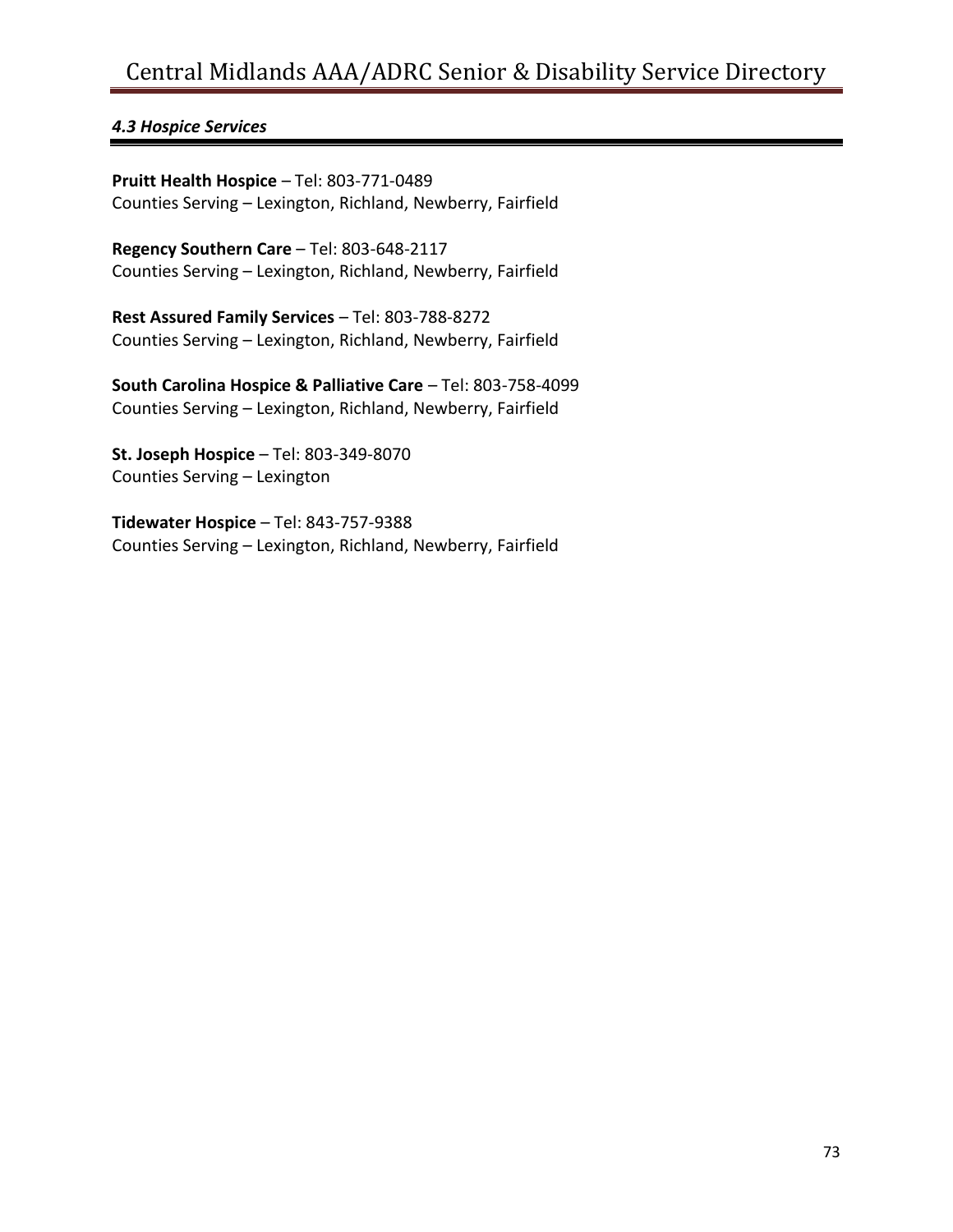#### *4.4 Area Hospitals*

**Fairfield Memorial Hospital** Tel: 803-635-5548

**HealthSouth Rehab Hospital** Tel: 803-254-7777

## **InterMedical Hospital of SC**

Tel: 803-296-5425

**Lexington Medical Center** Tel: 803-791-2000

**Newberry County Memorial Hospital** Tel: 803-276-7570

**Palmetto Health Baptist** Tel: 803-296-5010

**Palmetto Health Baptist Parkridge**

Tel: 803-907-7000

#### **Palmetto Health Richland**  Tel: 803-434-7000

**Providence Health Downtown** Tel: 803-256-5300

**Providence Health – Northeast** Tel: 803-865-4500

**Wm Jennings Bryan Dorn VA Medical Center** Tel: 803-776-4000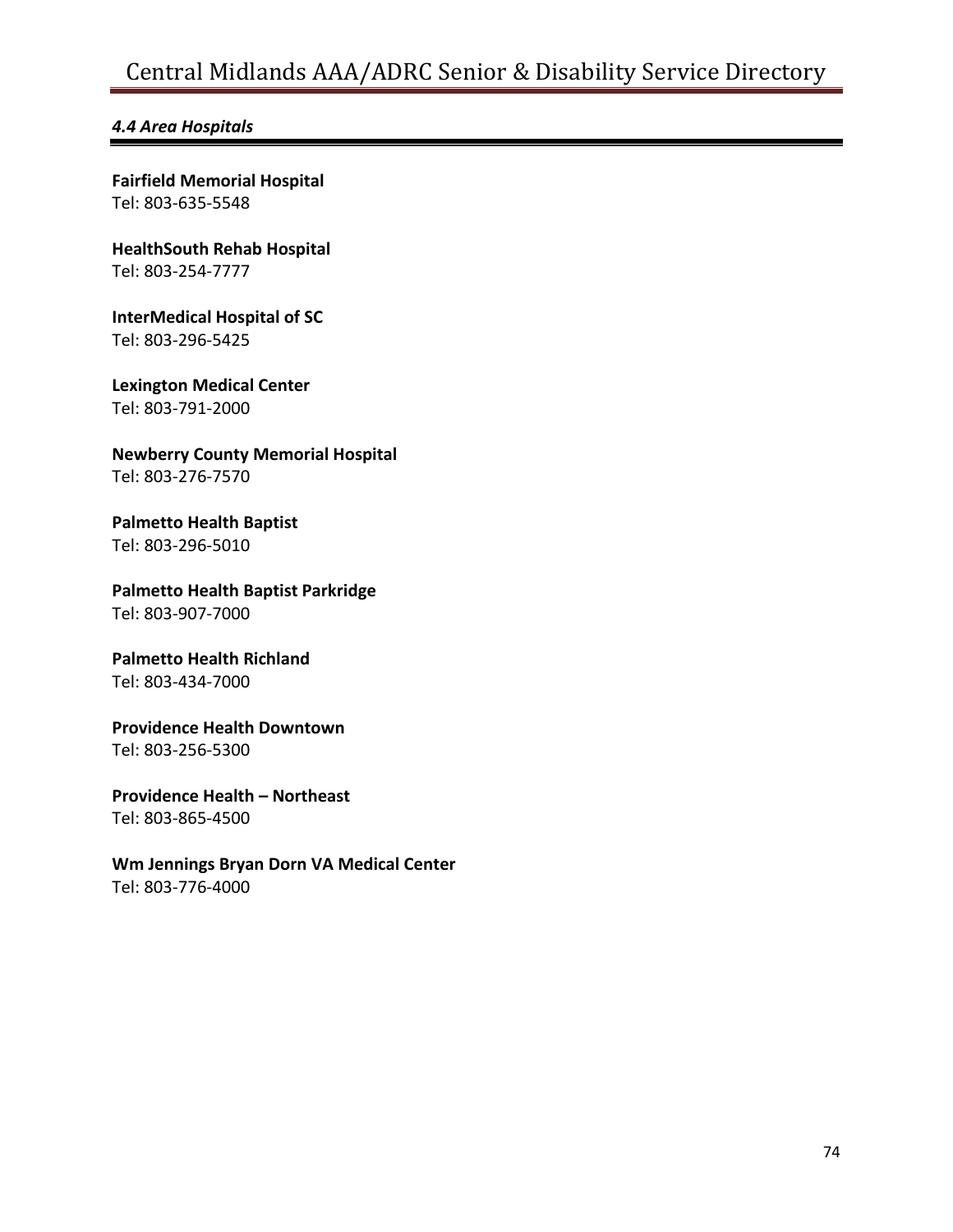#### **Abounding Angels Health Care, LLC**

Physical Address: 9153-C Two Notch Road Columbia, SC 29223 Mailing Address: P.O. Box 23659 Columbia, SC 29224 Tel: 803.223.9178 Fax: 866.580.3978 Email: [aboundingangels@gmail.com](mailto:aboundingangels@gmail.com) Services: Homemaker \* Personal Care \*Companion Care \*Respite Care Service Areas: Lexington, Richland, Newberry, Fairfield

#### **Access Healthcare Services Inc**.

Physical Address: 106 Doctors Circle Columbia, SC 29202 Mailing Address: P.O. Box 3580 Columbia, SC 292023 Tel: 803.509.8206 or Toll Free: 855.764.8042 Fax: 877.435.9199 Email: [mswygert@caregiversondemand.com;](mailto:mswygert@caregiversondemand.com) [referrals@caregiversondemand.com](mailto:referrals@caregiversondemand.com) Website: [www.caregiversondemand.com](http://www.caregiversondemand.com/) Services: Personal Care Service Areas: Lexington, Richland, Newberry, Fairfield

#### **Addus**

Physical Address: 1612 Marion Street Suite 103 Columbia, SC 29201 Tel: 803.758.4000 Fax: 803.799.2024 FAX Email: [SBurney-Chalmers@addus.com](mailto:SBurney-Chalmers@addus.com) Website: [www.addushealthcare.com](http://www.addushealthcare.com/) Services: Personal Care\* Meal Planning & Preparation\* Housekeeping and chores\* Companionship\* Medication Reminders\* Transportation\* Respite Care Service Area: Lexington, Richland, Newberry and Fairfield

#### **Angel Care Home Care, LLC**

Physical Address: 1403 Main Street Ste 413 Newberry, SC 29108 Mailing Address: P.O. Box 626 Newberry, SC 29108 Tel: 803.321.1087 Fax: 888.703.5517 Email: [angelcaresc@gmail.com](mailto:angelcaresc@gmail.com) Website: [www.angelcaresc.com](http://www.angelcaresc.com/) Services: Companionship\* Meal Preparation\* Personal Care services\* Household chores\* Errands\* Respite Care\* Assisted Living Sitting Service Area: Lexington, Newberry, Fairfield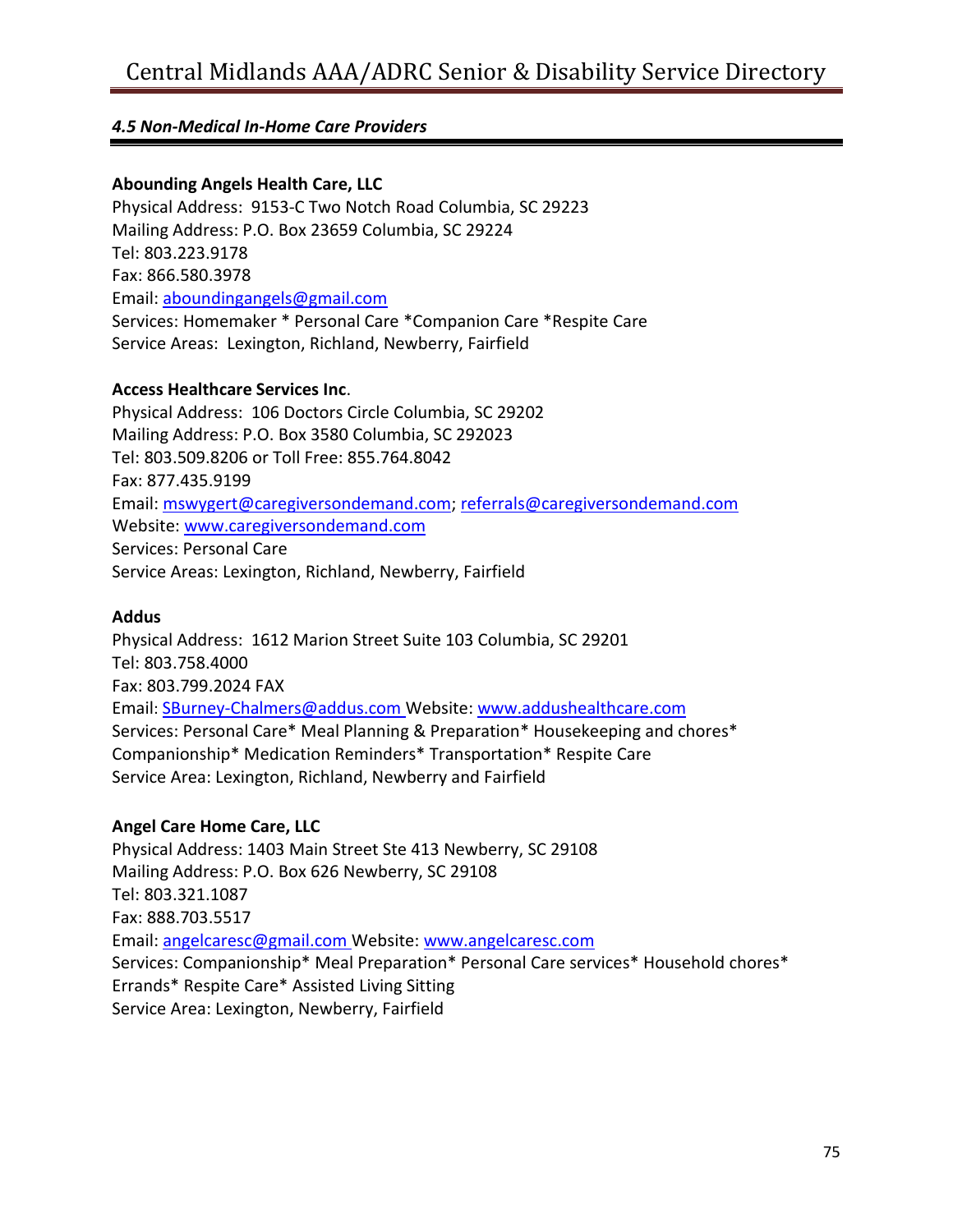#### **Assisting Angels**

Physical Address: 644 N. Harper Street Laurens, SC 29360 Mailing Address: 113 E. Butler Road Ste C Mauldin, SC 29662 Tel: 864.288.7100 Fax: 864.288.0109 Email: [carmen@assistingangels.com](mailto:carmen@assistingangels.com) Website[: www.assistingangels.com](http://www.assistingangels.com/) Services: Companionship\* Meal Preparation\* Shopping &Errands\* Transportation for Appointments\* Laundry\* Prescription pick-up and reminders\* Personal Care\* Alzheimer's & Dementia Care\* Encouragement with exercise Service Area: Newberry

#### **Bayada Homecare – Columbia**

Physical Address: 1226 Pickens Street Suite 103 Columbia, SC 29201 Tel: 803.252.1004 Fax: 803.252.9714 Email: [sblack@bayada.com](mailto:sblack@bayada.com) Website[: www.bayada.com](http://www.bayada.com/) Services: Personal Care Services: Bathing\*Dressing\*Meal preparation\*Light housekeeping\*Laundry\*Errands\*Medication reminders\*Escort to appointments Service Areas: Lexington, Richland, Newberry

#### **Bayada Homecare - Fairfield**

Physical Address: 454 South Anderson Road Suite 121 Rockhill, SC 29730 Tel: 803.327.8900 Fax: 803.327.8902 Email: [aramey@bayada.com](mailto:aramey@bayada.com) Website: [www.bayada.com](http://www.bayada.com/) Services: Personal Care Services: Bathing\*Dressing\*Meal preparation\*Light housekeeping\*Laundry\*Errands\*Medication reminders\*Escort to appointments Service Areas: Fairfield

#### **Be Well Home Services**

Physical Address: 102 Fortress Drive Chapin, SC 29223 Mailing Address: P.O. Box 805 White Rock, SC 29177 Tel: 803.251.4670 or toll free: 1.877.239.3553 (BeWell3) Fax: 803.251.4677 Email: [marketing@bewellhomeservices.org](mailto:marketing@bewellhomeservices.org) Website: [www.bewellhomeservices.org](http://www.bewellhomeservices.org/) Services: Non-medical homecare\* Shopping assistance & Errands\* Transportation\* Housekeeping & Chores\* Companionship\* Meal Preparation\* Pet Care Service Areas: Lexington, Richland, Newberry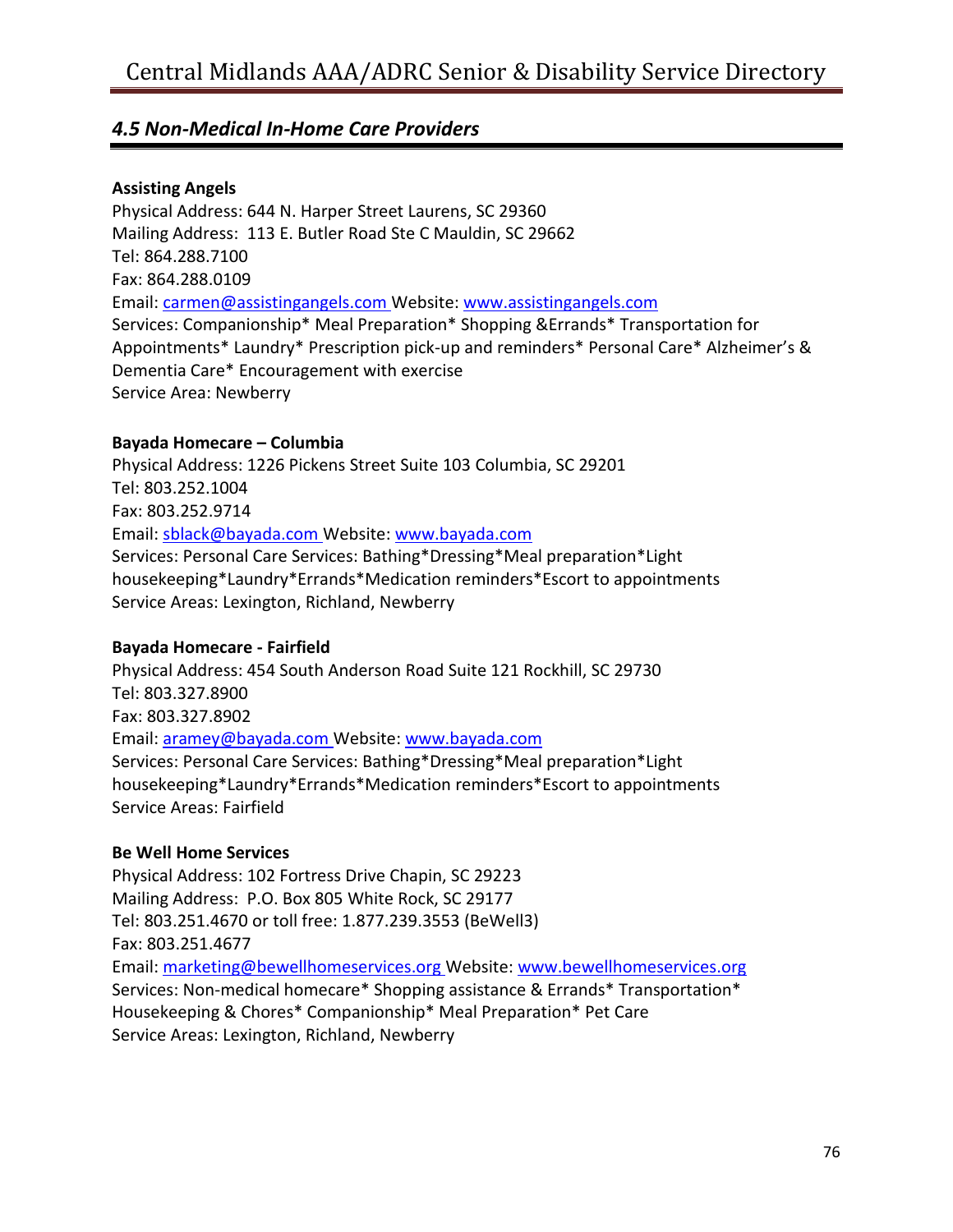#### **Brook Health Care LLC**

Physical Address: 200 Clark Street Suite 107 Chapin, SC 29036 Mailing Address: P.O. Box 484 Chapin, SC 29036 Tel: 803.941.7231 Fax: 888.873.7898 Email: [info@brookhc.com](mailto:info@brookhc.com) Website: [www.brookhc.com](http://www.brookhc.com/) Services: Transitional Care\* Dementia Care\* Live-in\* Personal Care\* Companionship\* Meal planning & Preparation\* Errands\* Light Housekeeping & Chores\* Medication management and reminders\* Pet Care Service Areas: Lexington, Richland, Newberry

#### **Care by Generations**

Physical Address: 429 B East Boundary Street Chapin, SC 29036 Tel: 803.345.8745 Fax: 803.941.0007 Email: [dedwards@carebygenerations.com](mailto:dedwards@carebygenerations.com) Website: [www.carebygenerations.com](http://www.carebygenerations.com/) Services: Non-medical Services\* Assistance with ADL's\* Meal Preparation, Transportation\* Setting up appointments\* Companionship. Service Areas: Lexington, Richland, Newberry

#### **Carolina Health Care SC**

Physical Address: 1410 Blanding Street Suite 100 Columbia, SC 29201 Tel: 803.256.2728 Fax: 803.765.1644 Email: [morgan@carolinahealthcaresc.com](mailto:morgan@carolinahealthcaresc.com) Website: [www.carolinahealthcaresc.coom](http://www.carolinahealthcaresc.coom/) Services: Companionship\* Nursing Care\* Personal Care\* Meal Preparations\* Light Housekeeping\* Laundry\* Shopping\* Errands\* Doctor Appointments\* Medication Reminders\* Enhanced in-home nursing available Service Areas: Lexington, Richland, Newberry, Fairfield

#### **Carolina In Home Care & Assistance**

Physical Address: 2210 Rosewood Drive Columbia, SC 29205 Tel: 803.318.4276 Fax: 803.832.7664 Email: [tony670000@yahoo.com](mailto:tony670000@yahoo.com) Services: Homemaker \*Personal Care Service Areas: Lexington, Richland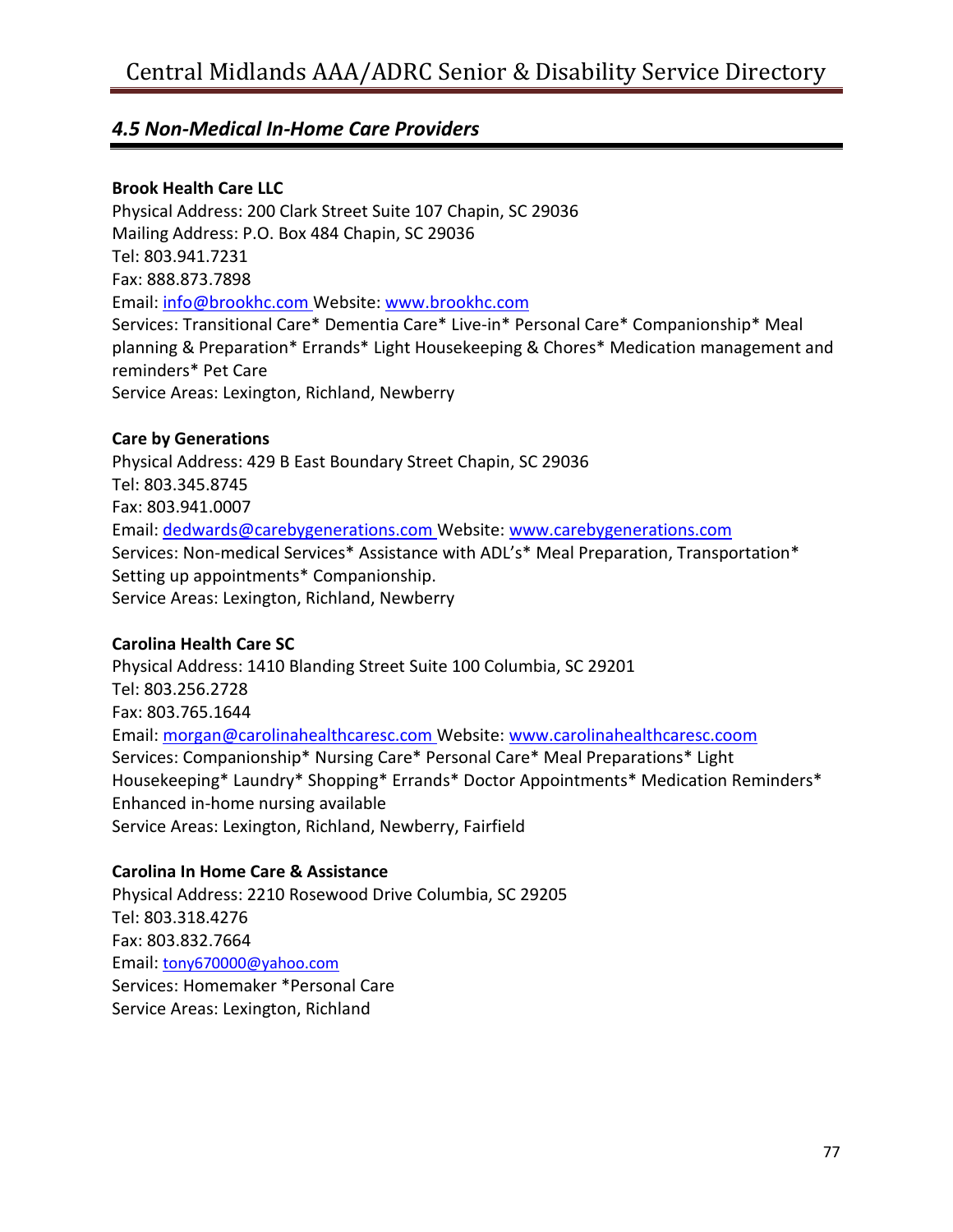#### **Cheers Transitional Services Center Inc**.

Physical Address: 421 Bush River Road Unit 208 Columbia, SC 29210 Tel: 803.727.2572 Fax: 803.772.5656 Email: [cheerscares@ymail.com](mailto:cheerscares@ymail.com) Services: Homemaker\*Personal care\*Companionship\*Enhanced Nursing Service (LPN & RN)\* Medicaid Nursing Service (LPN & RN) Service Areas: Lexington, Richland, Newberry, Fairfield

#### **Comforcare of the Midlands**

Physical Address: 22 Office Park Court Suite C Columbia, SC 29223 Tel: 803.764.0231 Fax: 803.764.0651 Email: [chrish@comforcare.com](mailto:chrish@comforcare.com) Website: [www.comforcare.com/midlands-sc](http://www.comforcare.com/midlands-sc) Services: Personal Care\* Incontinence Care\* Medication Reminders\* Light Exercise Assistance\* Light Housekeeping\* Laundry\* Schedule Appointments\* Respite Care Service Areas: Lexington, Richland

#### **Comfort Home Care Inc.**

Physical Address: 1117 Doyle Street Orangeburg, SC 29115 Tel: 803.536.3331 or Toll Free 1-888.536.3331 Fax: 803.536.3332 Email: [green.chhc@gmail.com](mailto:green.chhc@gmail.com) Website[: www.comforthome-healthcare.com](http://www.comforthome-healthcare.com/) Services: Personal Care (bathing and grooming)\* Meal Preparation\* Housekeeping\* Laundry\* Grocery Shopping\* Prescription Pick-ups\* Transportation to appointments Service Areas: Lexington, Richland

#### **Daybreak Adult Care Services**

Physical Address: 123-A Library Hill Lane Lexington, SC 29072 Tel: 803.356.4451 Fax: 803.356.4481 Email: [Ameena@daybreakcare.com](mailto:Ameena@daybreakcare.com) Website: [www.daybreakcare.com](http://www.daybreakcare.com/) Services: Non-medical Home Care Services\* Bathing Assistance\* Housekeeping\* Laundry\* Meal Preparations\* Medication Reminders\* Transportation\* Companionship Service Areas: Lexington, Richland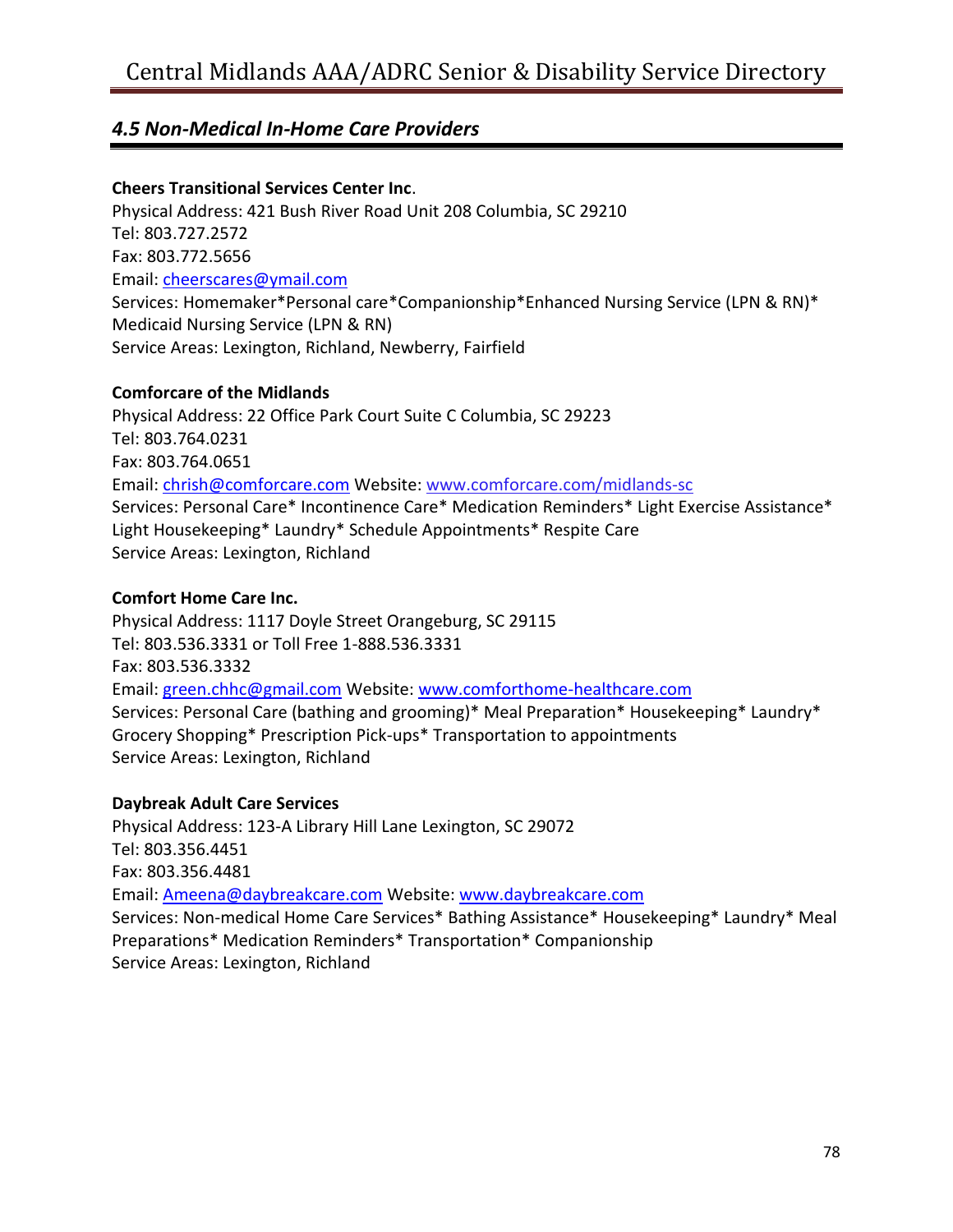#### **Devoted Care and Transitions Services LLC**

Physical Address: 1101 Belleview Street Suite 104 Columbia, SC 29201 Tel: 803.764.1163 Fax: 803.764.1164 Email: [info@dcandts.com](mailto:info@dcandts.com) Website: [www.dcandts.com](http://www.dcandts.com/) Services: Non-medical care services\* Respite Care\* Personal Care Services\* Meal Preparations\* Assistance with ADL's\* Wound Care Management\* Light Housekeeping\* Medication Reminders\* Transportation\* Grocery Shopping\* Prescription Collection\* Errands Service Areas: Lexington, Richland

#### **Delorah Homecare Services**

Physical Address: 3600 Fernandina Road Columbia, SC 29210 Mailing Address: P.O. Box 210594 Columbia, SC 29221 Tel: 803.798.1300 or Toll Free: 866.798.1300 Fax: 803.798.1777 Email: [dlorah@bellsouth.net](mailto:dlorah@bellsouth.net) Website: [www.dlorahhomecare.net](http://www.dlorahhomecare.net/) Services: Companionship\* Personal Care\* Meal Preparation\* Medication Reminders\* Transportation\* Bathing\* Grooming\* Light Housekeeping\* Errands Service Areas: Lexington, Richland, Newberry

#### **Faithful Homecare Services**

Physical Address: 101 Herlong Ave Saint Matthews, SC 291460 Tel: 803.655.5411 Fax: 803.655.5412 Email: [faithfulhomecare@windstream.net](mailto:faithfulhomecare@windstream.net) Services Provided Personal Care\* Respite Care\*Private Duty Service Areas: Lexington, Richland

#### **Firstlight Homecare of Columbia**

Physical Address: 1309 Augusta Road West Columbia, SC 29169 Tel: 803.356.0916 Fax: 803.356.0916 Email: [lprice@firstlighthomecare.com](mailto:lprice@firstlighthomecare.com) Website: [www.Columbia.firstlighthomecare.com](http://www.columbia.firstlighthomecare.com/) Services: Personal care \* Companionship \*24/7 availability Service Area: Lexington, Richland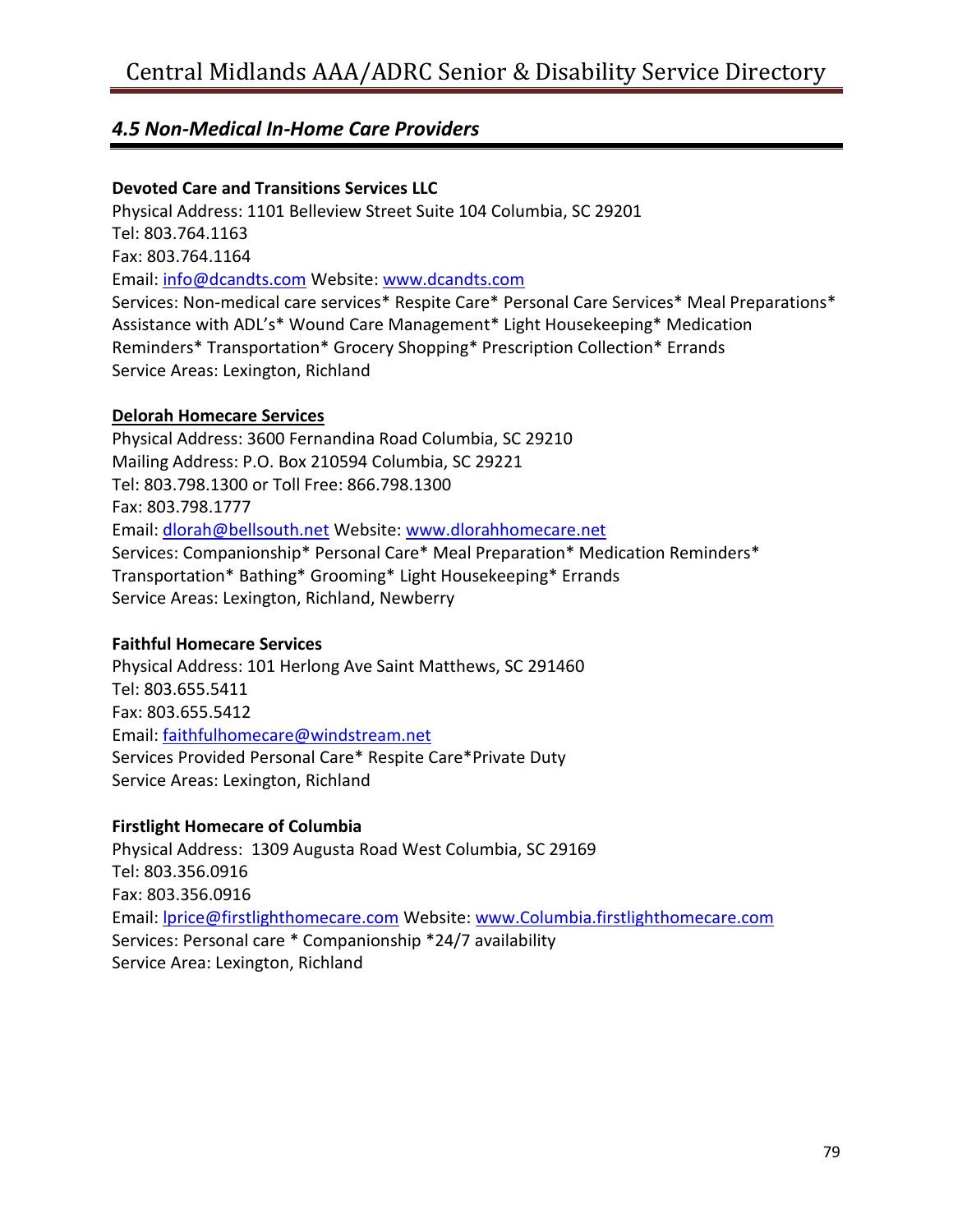#### **First Priority Homecare LLC**

Physical Address: 115 Atrium Way Suite 211 Columbia, SC 29223 Mailing Address: P.O. Box 23781 Columbia, SC 29224 Tel: 803.661.8805 or Cell: 803.394.2901 Fax: 803.403.8901 Email: [firstpriorityhomecare@gmail.com](mailto:firstpriorityhomecare@gmail.com) Website: [www.firstpriorityhomecare.net](http://www.firstpriorityhomecare.net/) Services: Personal Care\* Preparing Meals\* Housekeeping\* Laundry\* Shopping\*Errands Service Areas: Lexington, Richland, Newberry, Fairfield

#### **Hands and Hearts Homecare**

Physical Address: 1724 Augusta Road West Columbia, SC 29169 Tel: 803.926.1669 Fax: 803.926.1672 Email: [mnstrd489@aol.com](mailto:mnstrd489@aol.com) Services: Personal Care\* Hoyer Lifts\* Catheter Care\* Escort service to Appointments\* Housekeeping\* Laundry\* Meal Preparation\*Incontinence Care Service Areas: Lexington, Richland

#### **Home Instead Senior Care of Columbia**

Physical Address: 9367 Two Notch Road Suite Columbia, SC 29223 Tel: 803.736.4242 Fax: 803.736.9994 Email: [renekilburn@homeinstead.com](mailto:renekilburn@homeinstead.com) Website: [www.homeinstead.com](http://www.homeinstead.com/) Services: Non-medical Care\* Assistance with ADL's\* Incidental Activities of daily living (both with or without cognitive impairment) Service Areas: Lexington, Richland

#### **Karing in Mind LLC**

Physical Address: 7356 Garners Ferry Road Suite 113 Columbia, SC 29209 Mailing Address: 136 Field Pine Avenue Hopkins, SC 29061 Tel: 803.783.6039 Fax: 803.783.3993 Email: [karinginmind@aol.com](mailto:karinginmind@aol.com) Services: Bathing\* Grooming\* Meal Preparation Service Areas: Richland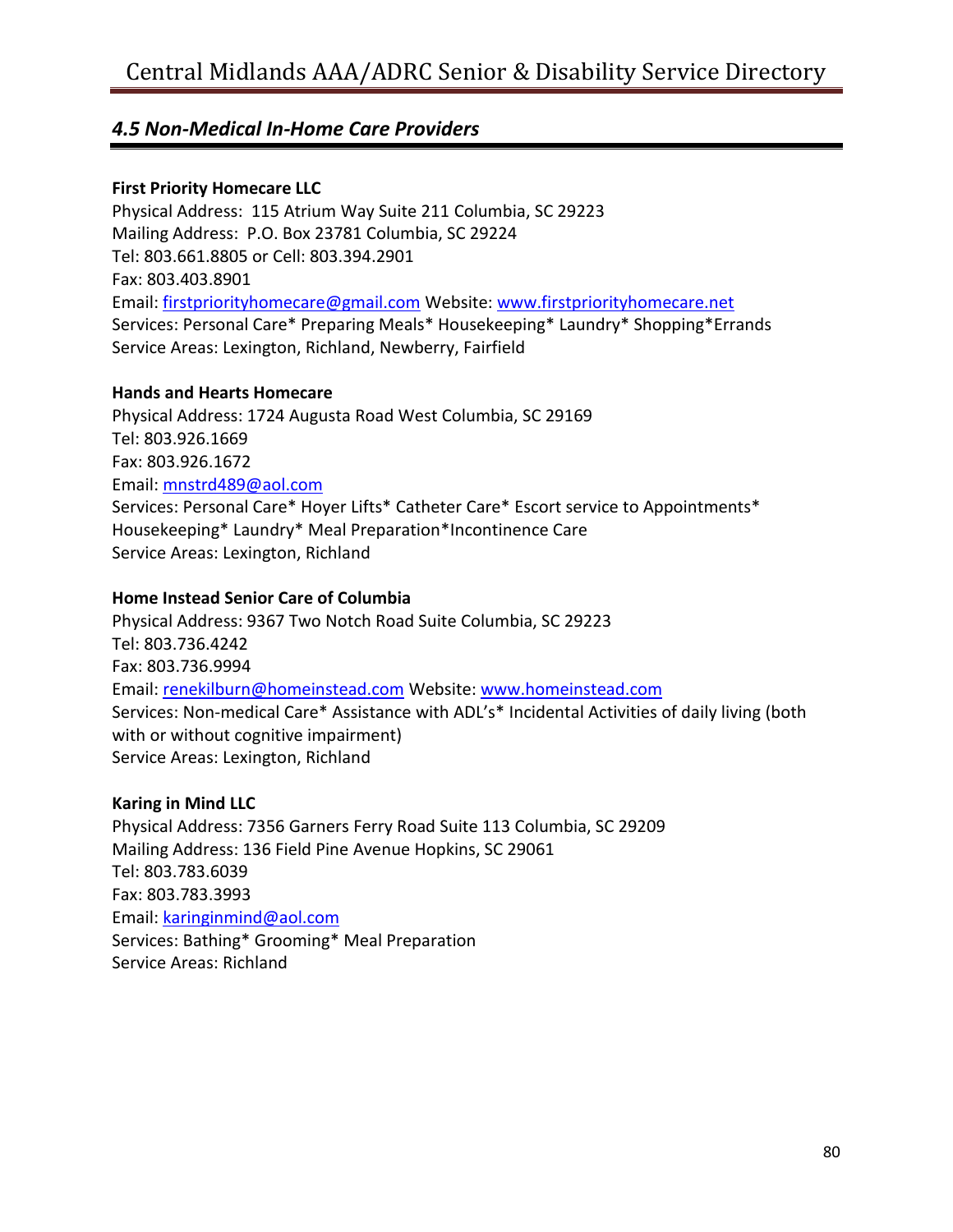#### **Key Choice Homecare**

Physical Address: 322 South Lake Drive Lexington, SC 29072 Tel: 803.485.1294 Fax: 803.233.1692 Email: [Rebecca@keychoicecare.com](mailto:Rebecca@keychoicecare.com) Website: [www.keychoice.com](http://www.keychoice.com/) Services: 24-hour CNA Services\* Companionship\* Errand Service\* Senior Care Services\* Alzheimer's & Dementia Care\* Transportation Assistance Service Areas: Lexington, Richland, Newberry, Fairfield

#### **Lean on Me Home Care Services LLC**

Physical Address: 27 South Mill Street Manning, SC 29102 Mailing Address: P.O. Box 606 Manning SC 29102 Tel: 803.435.4008 Fax: 803.435.0786 Email: [10matchcs@yahoo.com](mailto:10matchcs@yahoo.com) Services: Personal Care\* Homemaker\* Respite\* Companionship Service Areas: Richland

#### **Love & Care Home Care Agency**

Physical Address: 7357 Parklane Road Columbia, SC 29223 Tel: 803.708.4730 Fax: 803.753.9966 Email: [info@loveandcaresc.com](mailto:info@loveandcaresc.com) Website: [www.loveandcares.com](http://www.loveandcares.com/) Services: Companionship\* Respite\* Transportation\* Personal Care\* Homemaker\* Meal Preparation\* Light Housekeeping\* Laundry\* Pet Care Service Areas: Lexington, Richland, Fairfield

#### **New Hope Ministries In-Home Services**

Physical Address: 130 Bigshot Lane Gaston, SC 29053 Tel: 803.926.5279 Fax: 803.796.1486 Email: [watson-mills2@att.net](mailto:watson-mills2@att.net) Services: Respite Care\* Personal Care Services\* Light Housekeeping\* Medication Reminders\* Lawn Care\* Companionship\* Sitters Service Areas: Lexington, Richland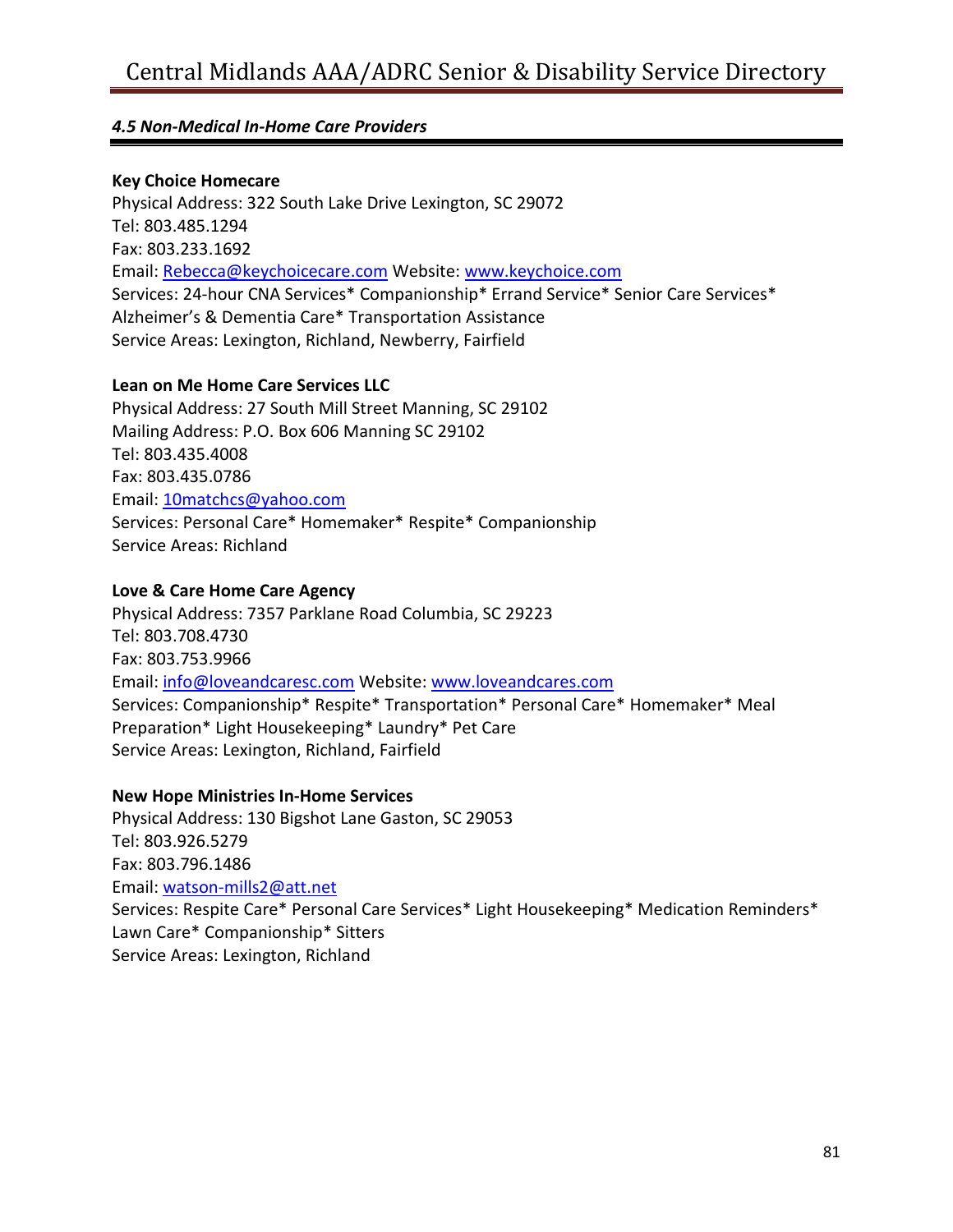#### **New Horizons Homecare**

Physical Address: 2025 Ebenezer Road Ste B Rockhill, SC 29732 Mailing Address: P.O. Box 37058 Rockhill, SC 29732 Tel: 803.366.5005 or Toll Free: 866.443.5209 Fax: 803.366.5065 Email: [new\\_horizons@comporium.net](mailto:new_horizons@comporium.net) Website: [www.nhhcare.net](http://www.nhhcare.net/) Services: Personal Care \*Meal Preparation \*Light Housekeeping \*Laundry\*Medication Management Service Areas: Fairfield

#### **Palmetto Family Homecare LLC**

Physical Address: 4000 Faber Place Drive Suite 300 North Charleston, SC 29405 Tel: 843.323.4270 Fax: 843.232.4271 Email: [info@palmettofamiloyhomecare.com;](mailto:info@palmettofamiloyhomecare.com) [dorian@palmettofamilyhomecare.com](mailto:dorian@palmettofamilyhomecare.com) Website: [www.palmettofamilyhomecare.com](http://www.palmettofamilyhomecare.com/) Services: Personal Care\* Homemaker Services\* Respite/Companion Services\* Errand Services\* Overnight Services\* Case Management\* Specialized Disease Care (Lou Gehrig Disease, Multiple Sclerosis, Parkinson, Alzheimer's) Service Areas: Lexington, Richland, Fairfield

#### **Personal Care Plus LLC**

Physical Address: 989 Knox Abbott Drive Cayce, SC 29033 Mailing Address: P.O. Box 4506 West Columbia, SC 29171 Tel: 803.794.4060 Fax: 803.794.4086 Email: [personalcareplus04@yahoo.com](mailto:personalcareplus04@yahoo.com) Services: Personal Care Service\* Home Management\* Companion Services\* Transportation\* Housekeeping Service Areas: Lexington, Richland, Newberry, Fairfield

#### **Precious Adult In Home Care**

Physical Address: 121 Fagan Road Winnsboro, SC 29180 Tel: 803.635.3755 Fax: 803.712.1150 Email: [preciousadultdc@aol.com](mailto:preciousadultdc@aol.com) Website: [www.preciousadultcare.com](http://www.preciousadultcare.com/) Services: Personal Care \*Homemaker \*Companionship Service Areas: Lexington, Richland, Fairfield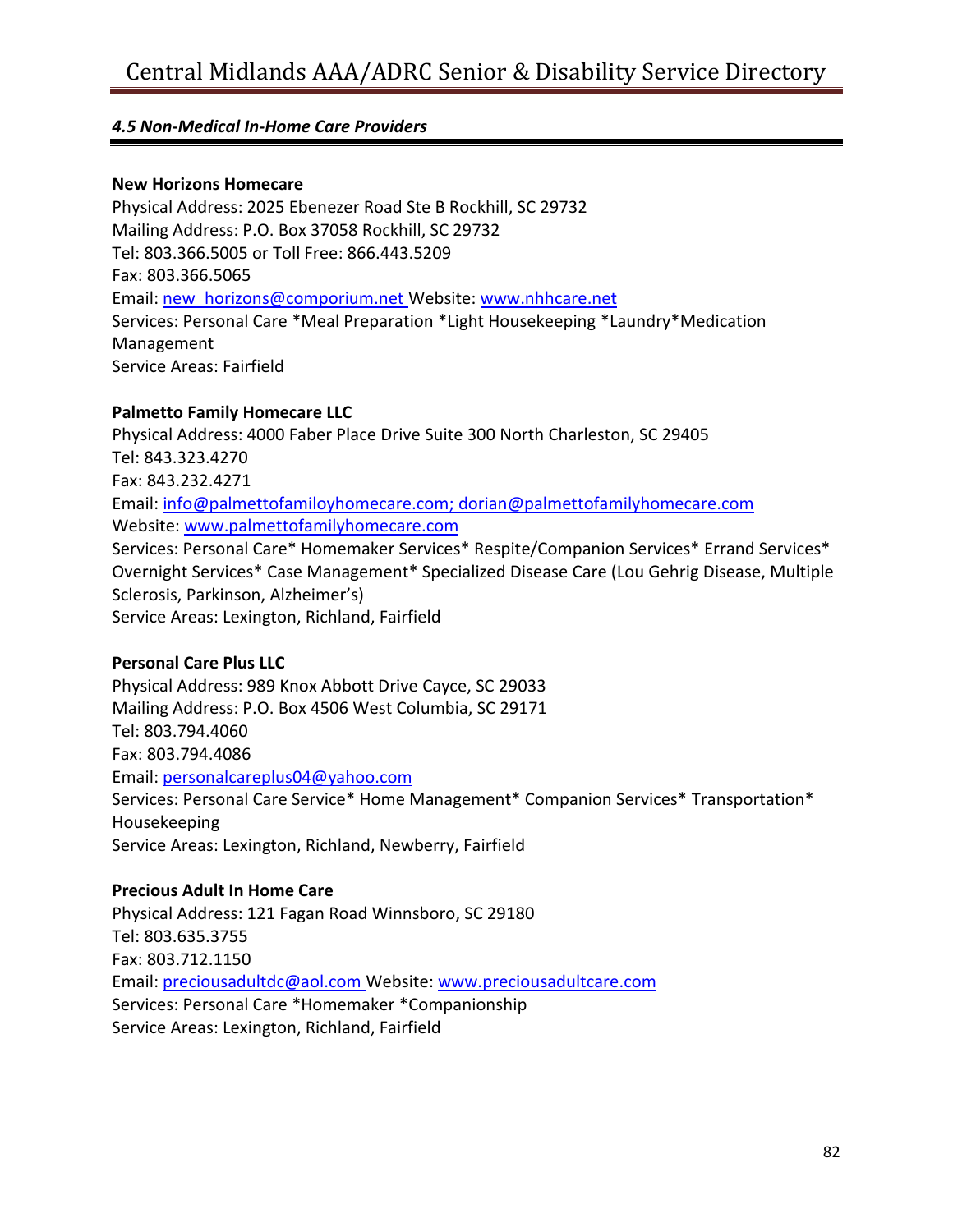#### **Professional Care of Manning, LLC**

Physical Address: 220 W. Boyce Street Manning, SC 29102 Mailing Address: P.O. Box 285 Manning, SC 29102 Tel: 803.435.4301 Fax: 803.435.4346 Email: [professionalcare@sc.rr.comW](mailto:professionalcare@sc.rr.com)ebsite: [www.professionalcareofmanning.com](http://www.professionalcareofmanning.com/) Services: Companionship\*Personal Care Service Areas: Richland

#### **Rescare Homecare –Columbia**

Physical Address: 455 Saint Andrews Road Columbia SC 29210 Tel: 803.772.3060 or Toll Free 855.203.5401 Fax: 803.772.3062 Email: [dawn.hodges@rescare.com](mailto:dawn.hodges@rescare.com) Website: [www.rescare.com](http://www.rescare.com/) Services: Medicare/Medicaid services\* Community Long Term Care\* Companionship\* Respite\* Homecare Aide\* Personal Care Assistance\* Private Duty Services Service Areas: Lexington, Richland, Newberry

#### **RetireEase Senior Services**

Physical Address: 12 Dooley Drive Logoff, SC 29078 Mailing Address: 1670-9 Springdale Drive Box 101 Camden, SC 29020 Tel: 803.408.1500 or Toll Free 1.866.294.EASE (3273) Fax: 803.408.1736 Email: [info@retireease.com](mailto:info@retireease.com) Website: [www.retireease.com](http://www.retireease.com/) Services: Companionship\* Personal Care\* Medication Reminders\* Food/Meals\* Homemaker\* Outing/Errands Service Areas: Lexington, Richland, Newberry, Fairfield

#### **Right At Home – Columbia**

Physical Address: 810 Dutch Square Blvd. Suite 113 Columbia, SC 29210 Tel: 803.551.4002 Fax: 803.551.4002 Email: [mike@rahcolumbia.com](mailto:mike@rahcolumbia.com) Website: [www.rahcolumbia.com](http://www.rahcolumbia.com/) Services: Non-medical, Private Duty\* Companionship\* Homemaker\* Personal Care Services\* Assistance with ADL's\* Respite Care\* Medication Reminders\* PT, OT, ST Exercise Reminders\* Meal Preparation\* Transportation/Errands\* Housekeeping Services Service Areas: Lexington, Richland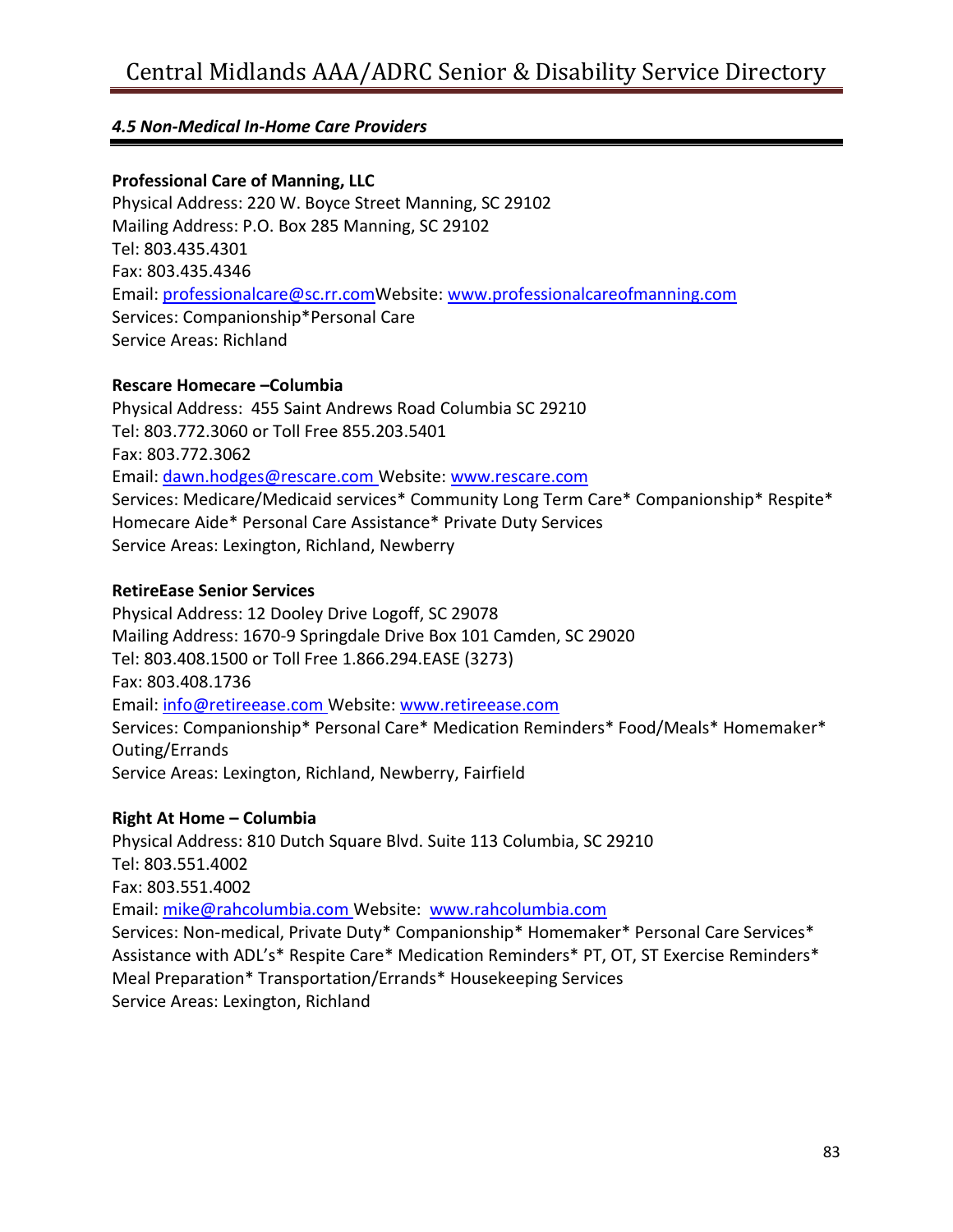#### **Senior Helpers**

Physical Address: 2314 Ebenezer Road Rockhill, SC 29732 Tel: 803.329.4357 or Toll Free: 1.888.457.1293 Fax: 803.346.9187 Email: [szamek@seniorhelpers.com](mailto:szamek@seniorhelpers.com) website: [www.seniorhelpers.com](http://www.seniorhelpers.com/) Services: Companion Care\* Alzheimer's & Dementia Care\* Housekeeping\* Personal Care Services Service Areas: Richland, Fairfield

#### **Senior Matters Extended Services**

Physical Address: 3710 Landmark Drive Suite 109 Columbia, SC 29204 Tel: 803.779.1181 Fax: 803.779.6499 Email: [tmiller@seniormatters.com](mailto:tmiller@seniormatters.com) website: [www.seniormatters.com](http://www.seniormatters.com/) Services: Non-medical Services\* Companionship\* Case Management Service Areas: Lexington, Richland, Fairfield

#### **Senior Resources**

Physical Address: 2817 Millwood Ave Columbia, SC 29205 Tel: 803.252.7734 Fax: 803.929.0349 Email: [info@seniorresourcesinc.org](mailto:info@seniorresourcesinc.org) website: [www.seniorresourcesinc.org](http://www.seniorresourcesinc.org/) Services: Homemaker services (cleaning, laundry, preparing meals, household chores)\* Personal Care Services (Assisting with ADL's) Service Area: Richland

#### **Seniors First Homecare LLC**

Physical Address: 101 Medical Circle West Columbia, SC 29169 Tel: 803.791.9115 Fax: 803.791.3604 EMAIL: [melissa@seniorfirsthomecare.com](mailto:melissa@seniorfirsthomecare.com) website: [www.seniorsfirsthomecare.com](http://www.seniorsfirsthomecare.com/) Services: Companionship\* Personal Care \* Respite\* Light Housekeeping\* Laundry Service\* Medication Reminders\* Non-medical Wheelchair Transportation\* Personal Concierge Service\*Licensed Beautician Home Visits\* Home Repair/Modifications Service Areas: Lexington, Richland, Newberry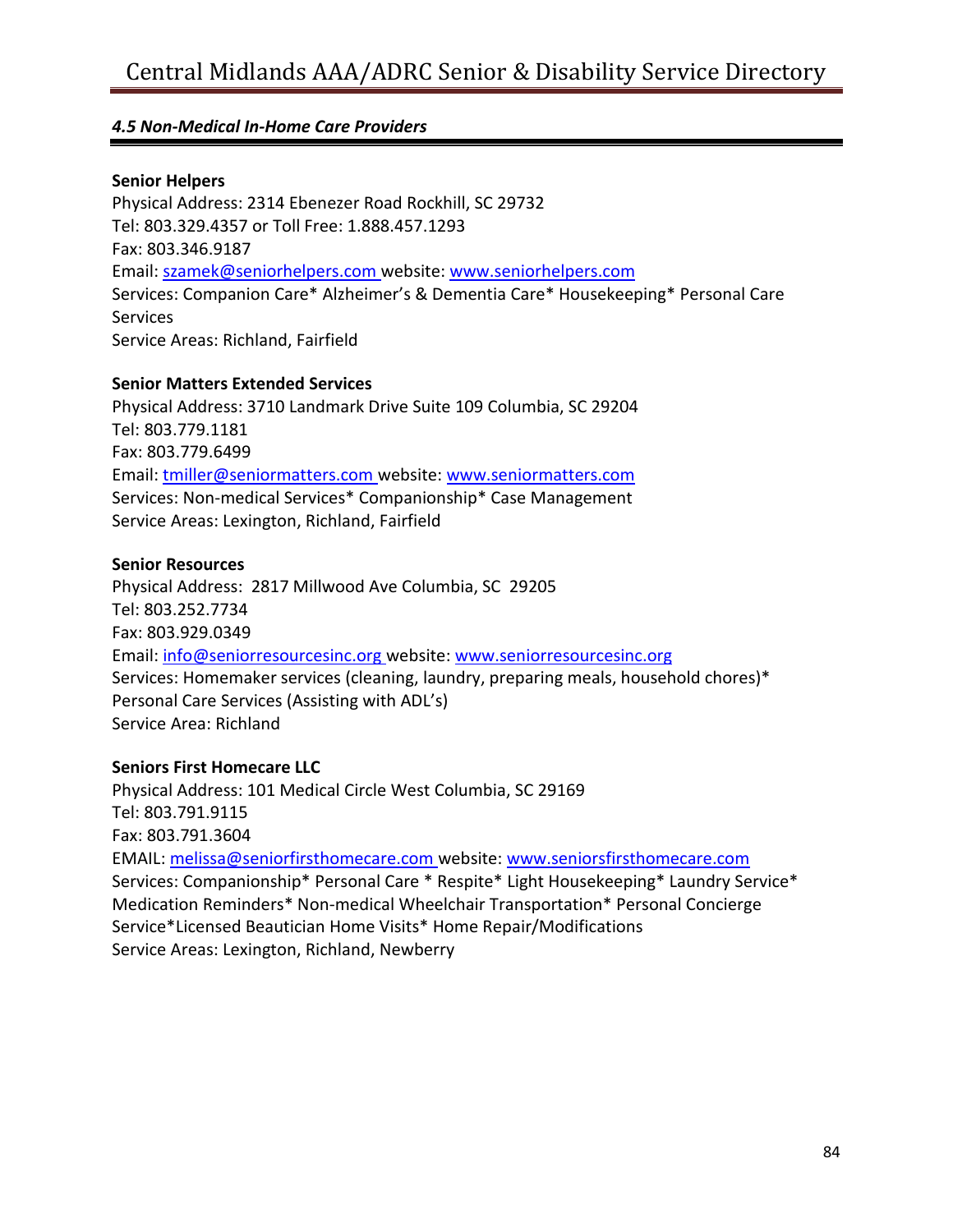#### **Shades of Life LLC**

Physical Address: 1400 Laurel Street Columbia, SC 29202 Tel: 803.667.9819 Fax: 803.667.9819 Email: [cbrown1shadoflife21@yahoo.com](mailto:cbrown1shadoflife21@yahoo.com) Services: Personal Care \* Homemaker\* Companionship\* Respite Care Service Areas: Lexington, Richland

#### **Sheppard's Helping Hands**

Physical Address: 311 W. Columbia Avenue Batesburg, SC 29006 Tel: 803.687.1613 Fax: 803.953.9011 Email: [info@shepparshelpinghands.com](mailto:info@shepparshelpinghands.com) website: [www.sheppardshelpinghands.com](http://www.sheppardshelpinghands.com/) Services: Companionship\* Housekeeping & Chores\* Transportation\* Meal Preparation\* Alzheimer's & Dementia Care\* Pet Care\* Medication Reminders Service Areas: Lexington, Richland, Newberry

#### **Solutions for Living at Home**

Physical Address: 945 9<sup>th</sup> Street Cayce, SC 29033 Mailing Address: P.O. Box 2959 West Columbia, SC 29171 Tel: 803.223.6173 Fax: 803.794.3471 Email: [solutions@stillhopes.org](mailto:solutions@stillhopes.org) website: [www.stillhopessolutions.org](http://www.stillhopessolutions.org/) Services: Non-medical in-home care services by CAN\* Meal Preparations\* Light Housekeeping\* Transportation\* Companionship\* Assistance with ADL's\* Medication Reminders Service Areas: Lexington, Richland

#### **Tender Kare Services II, LLC**

Physical Address: 4443 Bethel Church Road Apt 37 Columbia, SC 29206 Tel: 478.334.4406 Fax: 803.708.3940 Email: [tenderkareservices@gmail.com](mailto:tenderkareservices@gmail.com) Services: Personal Care I&II\* HASCI Attendant\* HASCI Hourly Respite\* Agency Companionship Service Areas: Lexington, Richland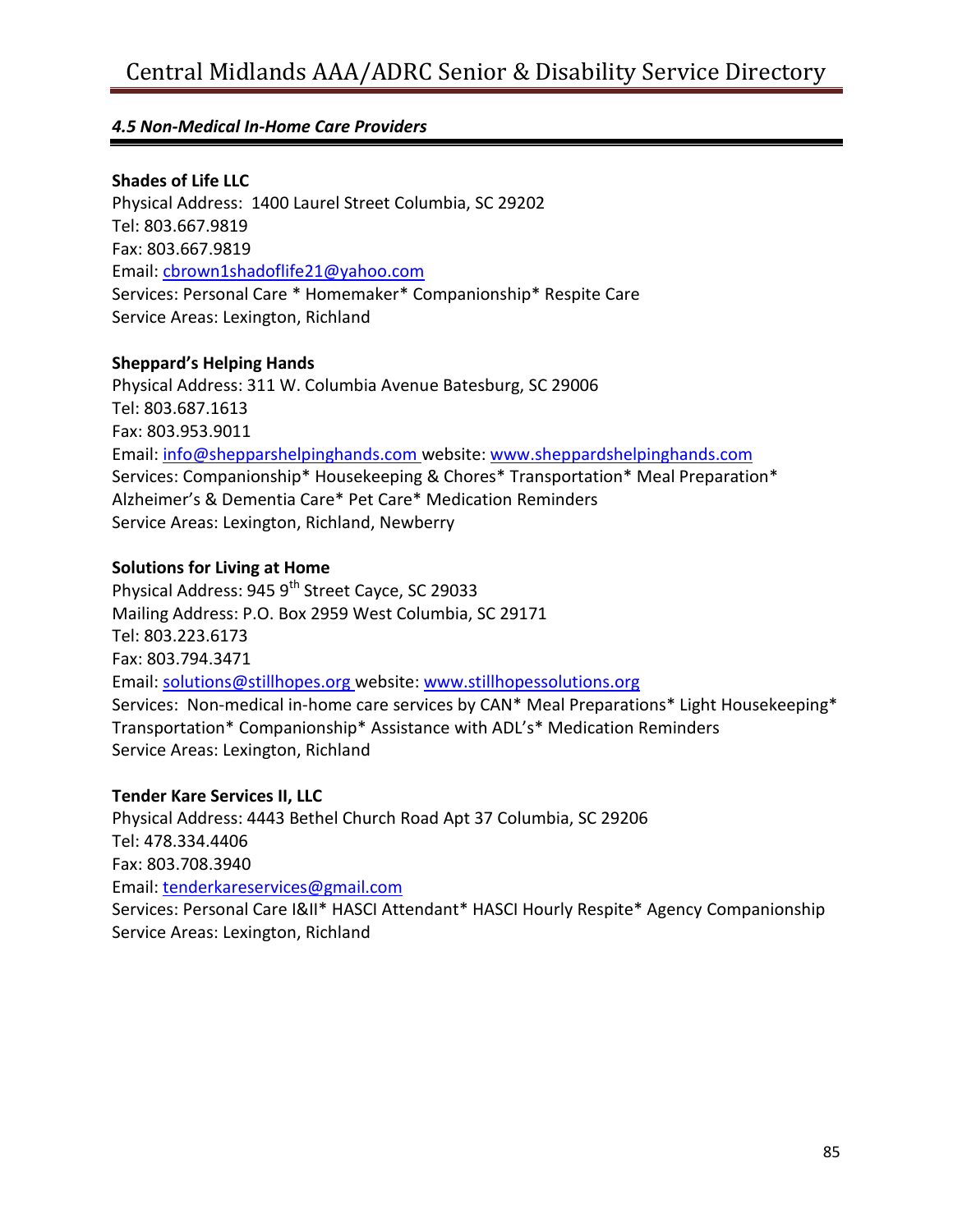#### *4.6 Physicians (Geriatrics)*

#### **Capital City Medicine**

1415 Blanding Street Suite 3 Columbia SC 29201 Tel: 803-256-1111 Email: [ccm@capitalcitymed.com](mailto:ccm@capitalcitymed.com) website: [www.capitalcitymed.com](http://www.capitalcitymed.com/)

**Dorn VA Medical Center Internal Medicine** 6439 Garners Ferry Road Suite 5E Columbia SC 29209 Tel: 803-776-4000 Website: [www.columbiasc.va.gov](http://www.columbiasc.va.gov/)

#### **Lexington Family Practice**

122 Powell Drive Lexington SC 29072 Tel: 803-957-8400 Website:[www.lexfamilypractice.com](http://www.lexfamilypractice.com/)

#### **Palmetto Health Family Medicine Center**

3209 Colonial Drive Columbia SC 29203 Tel: 803-434-6113 Website:[www.palmettohealth.org](http://www.palmettohealth.org/)

#### **Palmetto Health Hospice Palliative Care**

3 Medical Park Drive Suite 510 Columbia SC 29203 Tel: 803-296-2726 Website:[www.palmettohealth.org](http://www.palmettohealth.org/)

#### **Palmetto Health Senior Primary Care Practice (Downtown)**

3010 Farrow Road Suite 300 Columbia SC 29203 Tel: 803-434-1210 Website:[www.palmettohealth.org](http://www.palmettohealth.org/)

**Palmetto Health Senior Primary Care Practice (Parkridge)**

100 Palmetto Health Parkway Suite G100 Columbia SC 29210 Tel: 803-434-4700 Website:[www.palmettohealth.org](http://www.palmettohealth.org/)

#### **Palmetto Health Senior Primary Care Practice (Shandon)**

1100 Shirley Street Suite 1 Columbia, SC 29205 Tel: 803-252-1979 Website:[www.palmettohealth.org](http://www.palmettohealth.org/)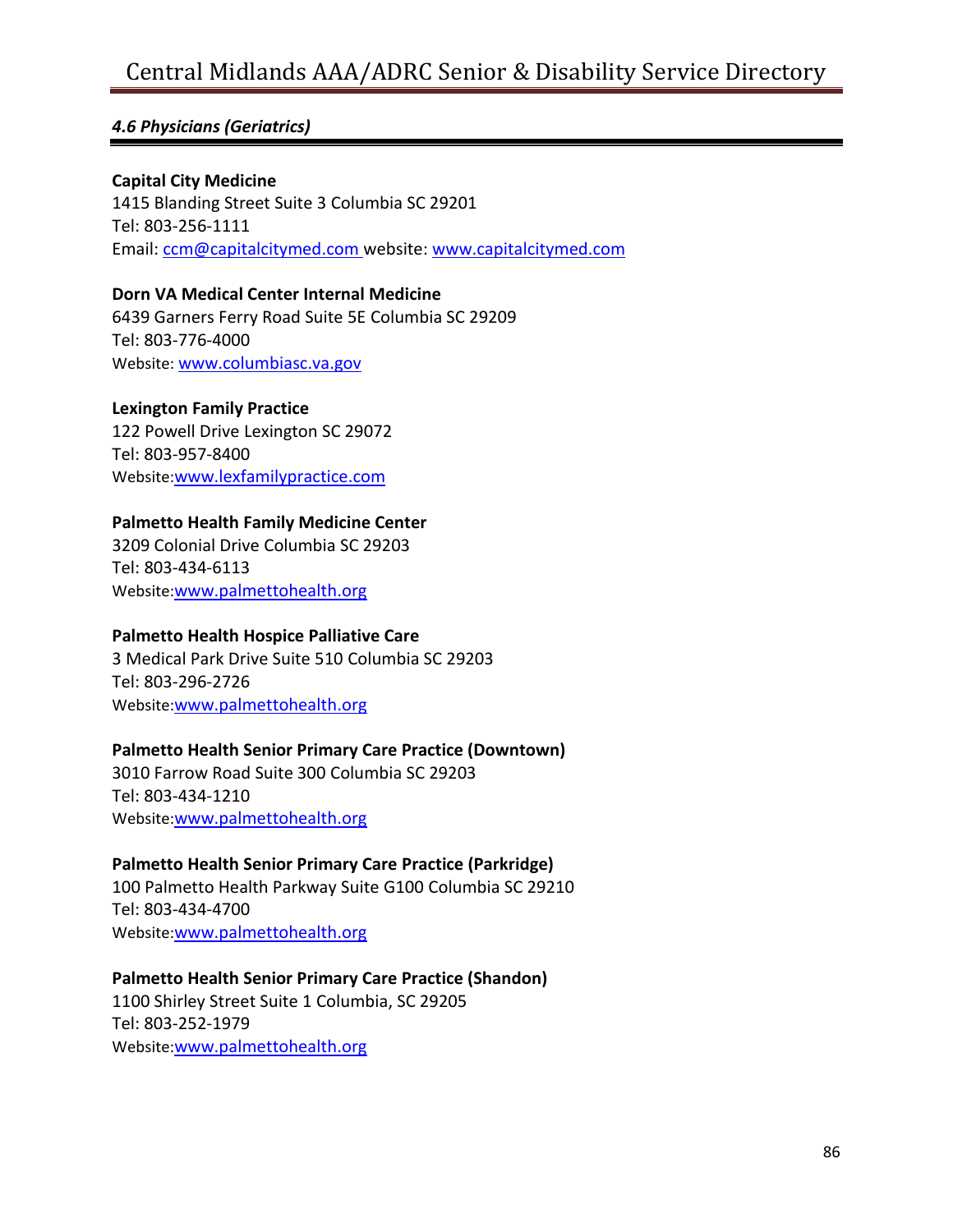### *4.6 Physicians (Geriatrics)*

**Senior Health Associates (Midlands)** 2858 Sunset Blvd West Columbia SC 29169 Tel: 803-699-9073 Website:[www.seniorhealthassociates.com](http://www.seniorhealthassociates.com/)

**Southeast Neuropathy & Treatment Center** 1494 Lake Murray Blvd Floor 2 Columbia SC 29212 Tel: 803-764-1230 Website:[www.southeastneuropathy.com](http://www.southeastneuropathy.com/)

#### **Three Rivers Medical Association**

1301 Taylor Street Suite 8-A Columbia SC 29201 Tel: 803-799-1922 Website:[www.palmettohealth.org](http://www.palmettohealth.org/)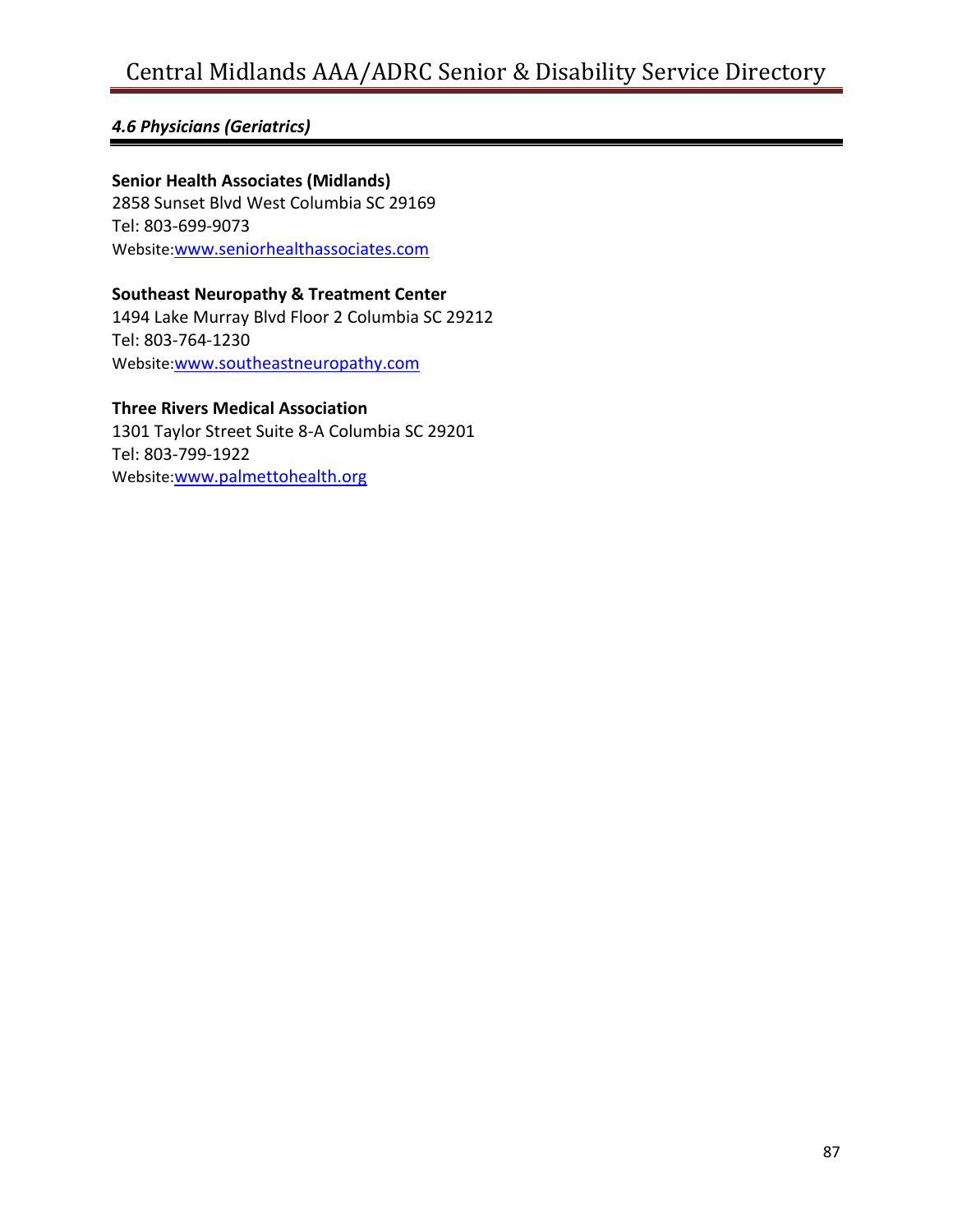#### **4.7 Geriatric Care Managers**

*A Geriatric Care Manager is a health and human services specialist who acts as a guide and Advocate for families who are caring for older relatives or disabled adults. The Geriatric Care Manager is educated and experienced in any of several fields related to care management, including, but not limited to nursing, gerontology, social work, or psychology, with a specialized focus on issues related to aging and elder care.*

#### *Discussing Fees:*

*There are many ways of charging fees and each Aging Life Care Professional works differently. You will need to know how often she/he bills. Some bill weekly, some bill monthly, and some bill upon completion of work. Ask about these matters at the initial conference and ask for them in writing, so there will be no surprises. If you don't understand, ask again, If you need clarification, say so. It is very important that you feel comfortable regarding your financial obligations.*

#### **Alternatives in Home Care**

1612 Marion Street Suite 211 Columbia SC 29201 Tel: 803-391-8662 Website: [www.alternativesinhomecare.com](http://www.alternativesinhomecare.com/)

\*Angelika S. Russell, BA, CMC

Email: [gcm@alternativesinhomecare.com](mailto:gcm@alternativesinhomecare.com)

• Stephanie Credle, BS, MBA, CRCA

Email: [scredle@alternativesinhomecare.com](mailto:scredle@alternativesinhomecare.com)

#### **Geriadvocates Care Management, LLC**

P.O. Box 4372 Irmo SC 29063 Tel: 803-960-8524 Website: [www.geriadvocates.com](http://www.geriadvocates.com/)

• Debra Kelly, LMSW, CMC

Email: [dkellycmc@gmail.com](mailto:dkellycmc@gmail.com)

#### **Geriatric Care Consultants, LLC**

4711 Forest Drive Suite 3 #172 Columbia SC 29206 Tel: 803-960-3208

 Cynthia Dickey Palmore, LMSW, CMC Email: [cpgertiatriccare@comcast.net](mailto:cpgertiatriccare@comcast.net)

 Mary Winstead, MSW, LISWCP, CMC Email: [mwinsteadgcc@gmail.com](mailto:mwinsteadgcc@gmail.com)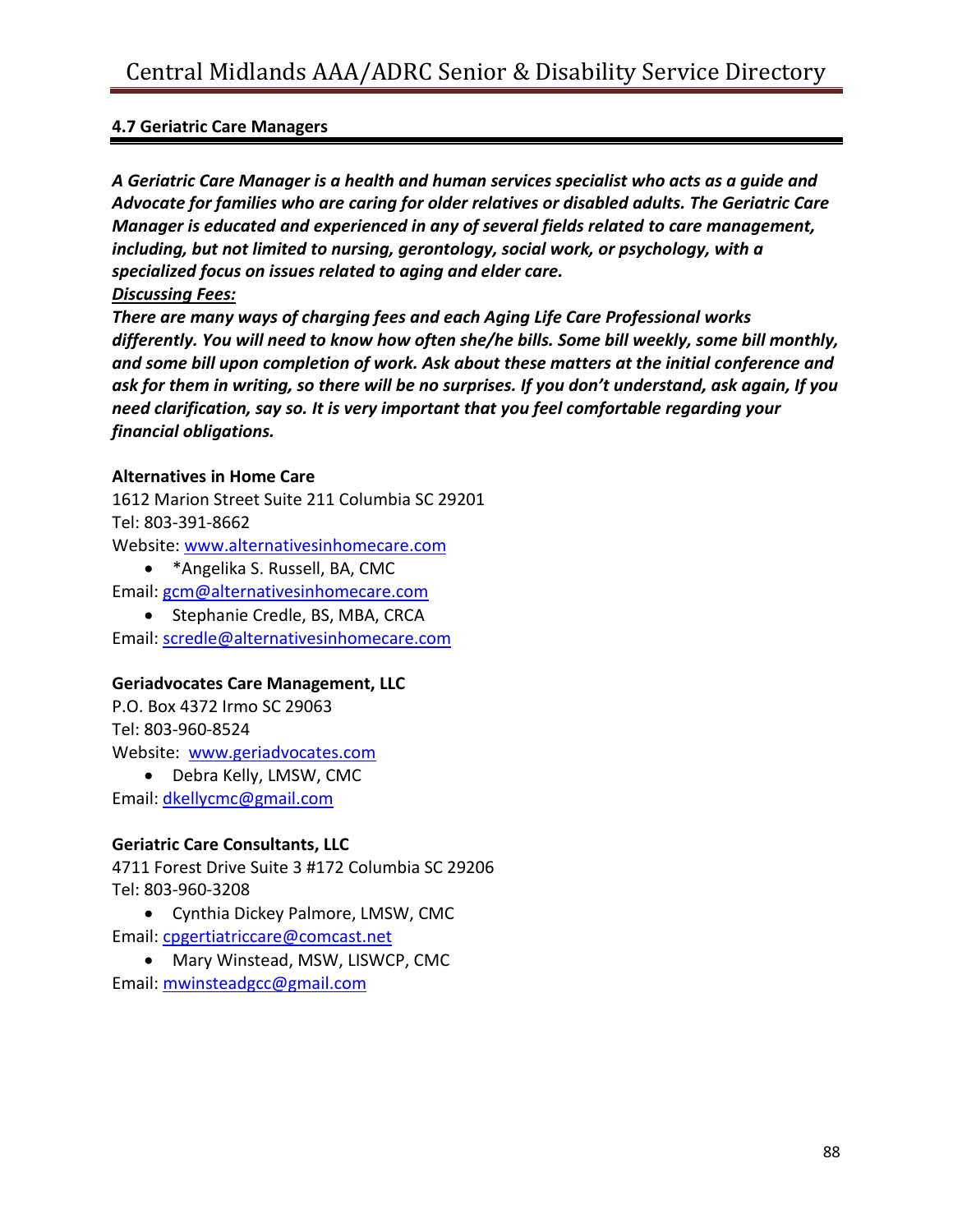#### **4.7 Geriatric Care Managers**

#### **Palmetto Care Managers**

1215 Forrest Shealy Road Chapin SC 29036 Tel: 803-767-6416 • Brenda Hyleman, CMC, LISW-AP & CP, NCG Email: [blhyleman@gmail.com](mailto:blhyleman@gmail.com)

#### **Senior Matters Extended Services, LLC**

2711 Middleburg Drive Suite 7 Columbia SC 29204 Tel: 803-779-1181 Website: [www.seniormatters.com](http://www.seniormatters.com/) Mary Katherine Bagnal, MSW, CMC, RG, CGC

Email: [mkbagnal@seniormatters.com](mailto:mkbagnal@seniormatters.com)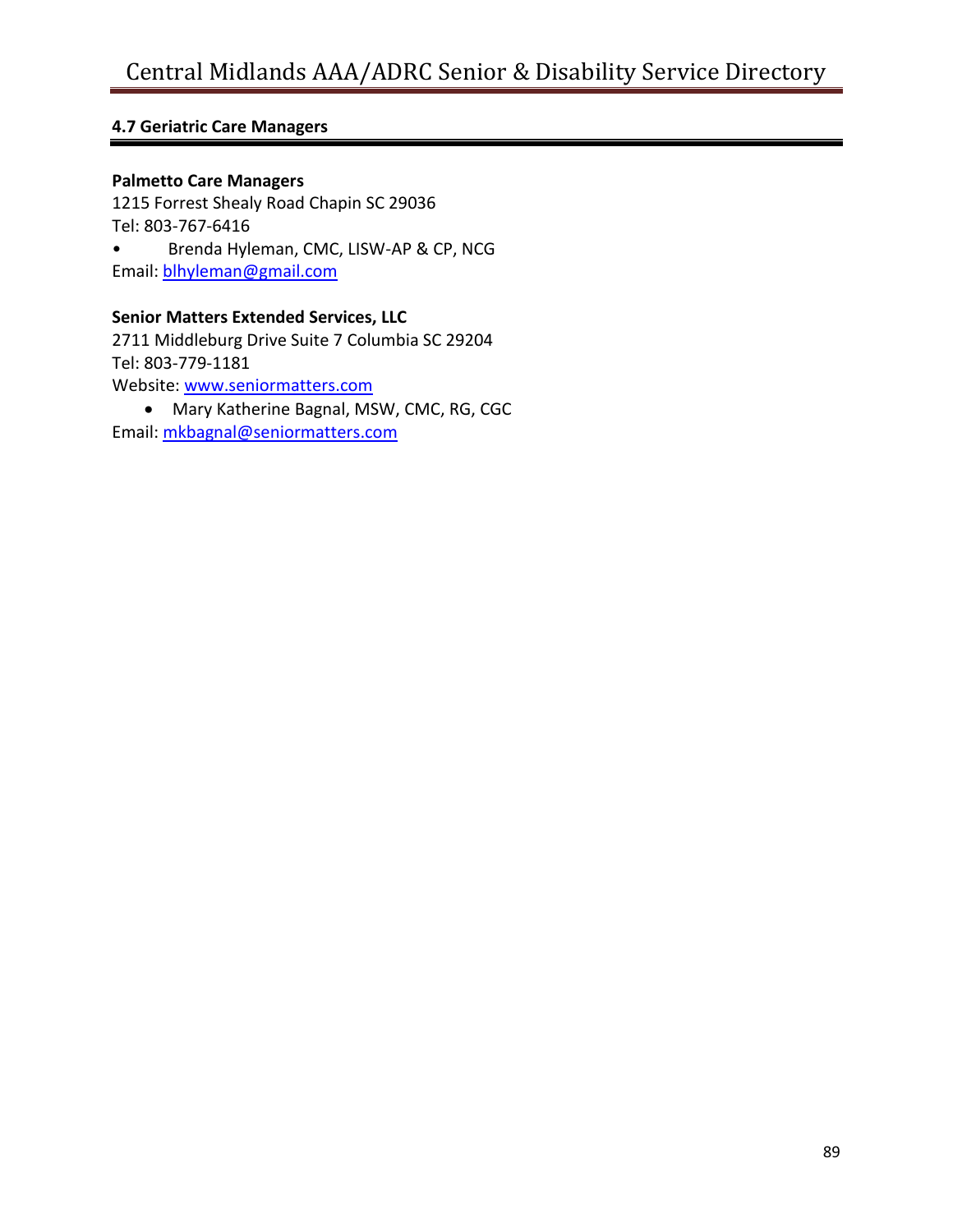#### *4.8 Renal Dialysis Facilities*

**Broad River Dialysis Center** Tel: 803-772-5397

**Central Columbia Kidney Center** Tel: 803-771-0518

**Columbia Northeast Kidney Center**

Tel: 803-865-0554

#### **Fresenius Medical Care**

Columbia – Tel: 803-799-7511 Home Dialysis (Columbia) – Tel: 803-799-1266 Fairfield County – Tel: 803-712-6732 Irmo – Tel: 803-749-7088 Lexington – Tel: 803-695-0145 Lower Richland – Tel: 803-695-3628 Meadowlake – Tel: 803-754-7377 Midtown – Tel: 803-771-0107 Newberry – Tel: 803-276-2860 North Star – Tel: 803-736-0473 South Carolina – Tel: 803-779-4073 West Columbia – Tel: 803-733-1764

**Gaston Dialysis** – Tel: 803-796-7830

**North Main Kidney Center** – Tel: 803-779-1201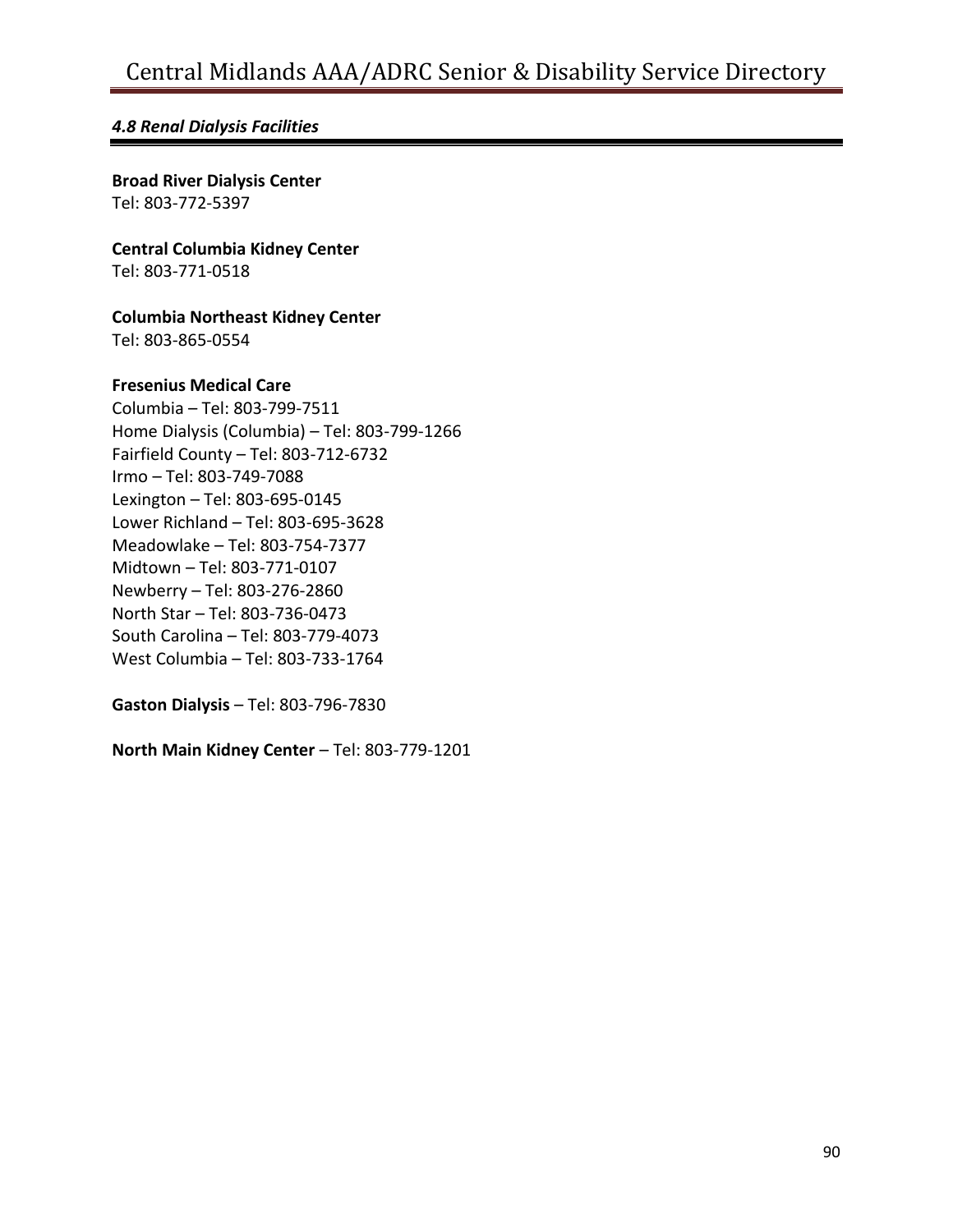#### *4.9 Senior Center and Nutrition Sites*

## **Fairfield County**

#### **Fairfield County Council on Aging**

210 East Washington Street Winnsboro SC 29180 Tel: 803-635-3015

#### **Senior Centers**

**Winnsboro Senior Center**

210 E. Washington Street Winnsboro SC 29180 Tel: 803-635-9761

## **Lexington County**

### **Lexington County Recreation and Aging Commission**

125 Parker Street Lexington SC 29072 Tel: 803-356-5111

#### **Irmo-Chapin Recreation Commission (ICRC)**

1098 Old Lexington Highway Chapin, SC 29036 Tel: 803-345-6181

#### **Senior Centers**

#### **Batesburg-Leesville Senior Center**

241 Highland Avenue Batesburg SC 29006 Tel: 803-532-4536

#### **Gilbert-Summit Senior Center**

409 Broad Street Gilbert SC 29054 Tel: 803-892-5745

#### **Senior Centers**

## **Lexington Senior Center**

108 Park Road Lexington SC 29072 Tel: 803-957-7979

#### **Pelion Senior Center**

210 Pine Street Pelion SC 29123 Tel: 803-894-4351

#### **Pine Ridge- South Congaree Senior Center**

1123 Courtney Drive West Columbia SC 29172 Tel: 803-755-1274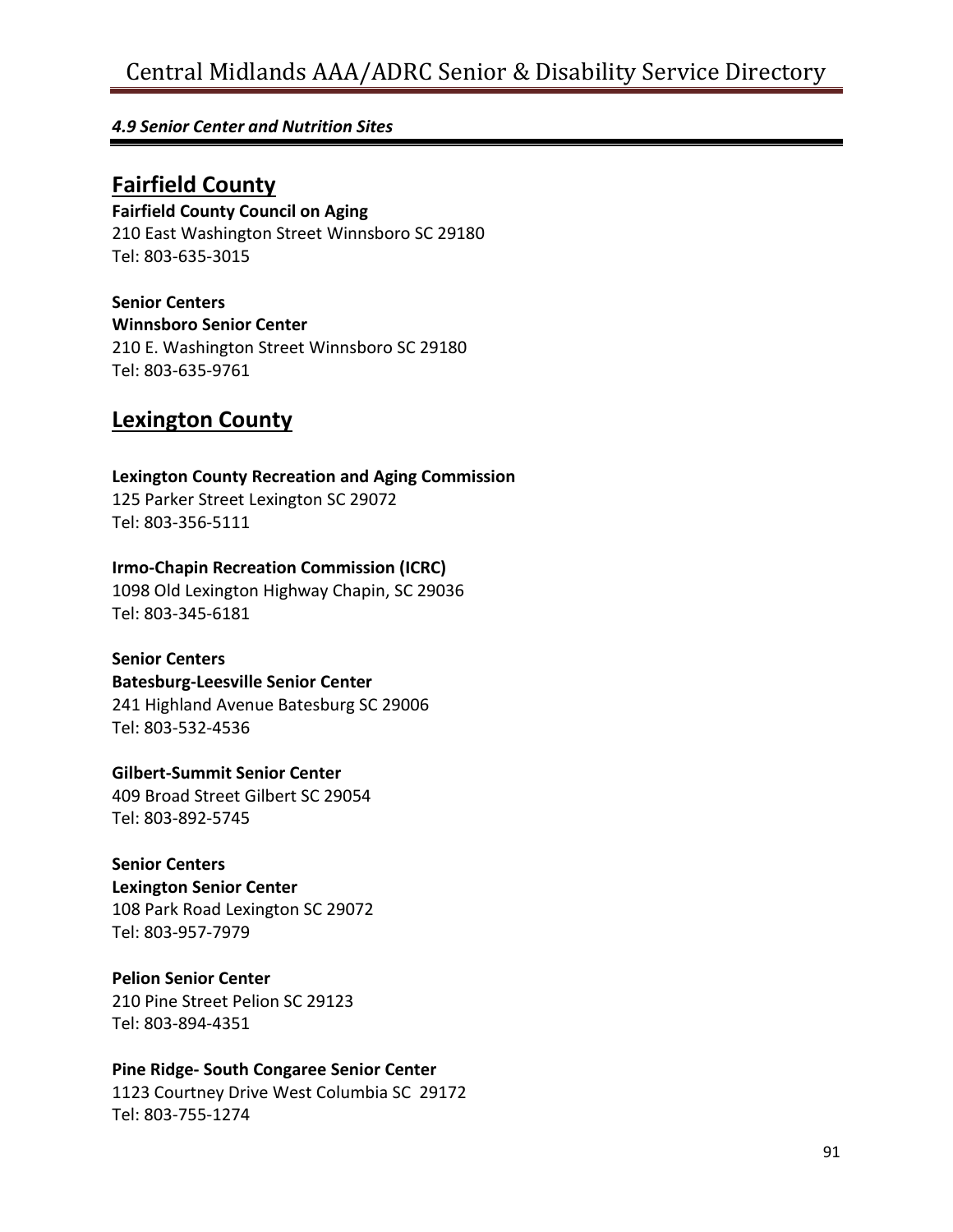#### *4.9 Senior Center and Nutrition Sites*

## **Lexington County**

**Swansea Senior Center** 197 North Lawrence Avenue Swansea SC 29160 Tel: 803-568-4545

**Tri-County Senior Center** 485 Brooks Avenue West Columbia SC 29169 Tel: 803-939-9311

## **Newberry County**

#### **Newberry County Council on Aging**

1300 Hunt Street Newberry SC 29108 Tel: 803-276-8266

**Senior Centers Dave Waldrop Jr. Senior Center** 1300 Hunt Street Newberry SC 29108 Tel: 803-276-8266

**Whitmire (Baker) Senior Center** 311 Main Street Whitmire SC 29178 Tel: 803-694-2828

**Little Mountain Senior Center** 16 Depot Street Little Mountain SC 29075 Tel: 803-816-4207

## **Richland County**

**Senior Resources, Inc.** 2817 Millwood Avenue Columbia SC 29205 Tel: 803-252-7734

**Senior Centers**

**Bishop Avenue Wellness Center (Group Dining)** 6429 Bishop Avenue Columbia SC 29203 Tel: 803-691-1489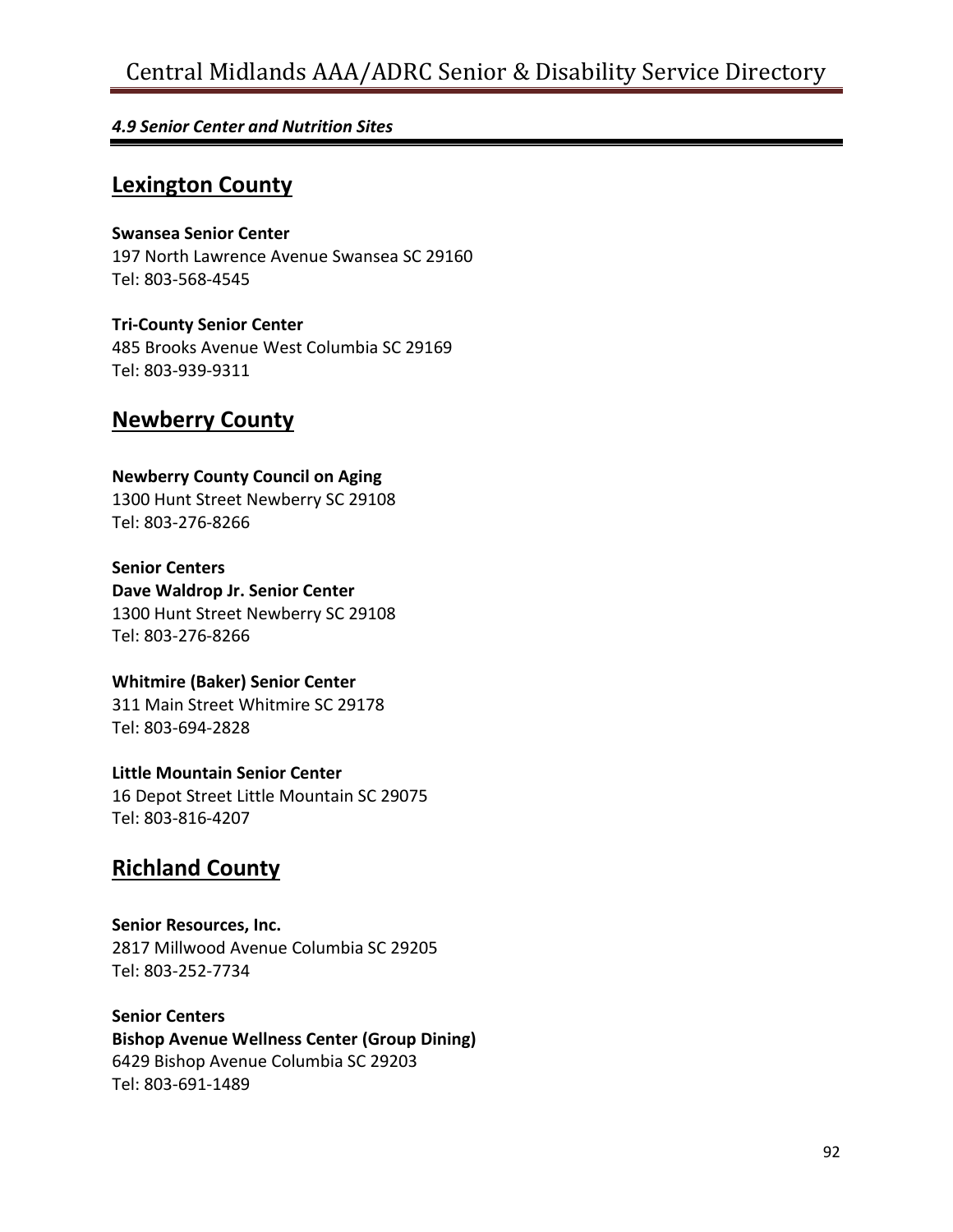#### *4.9 Senior Center and Nutrition Sites*

## **Richland County**

#### **Blythewood Wellness Center**

1424 Marthan Road Blythewood SC 29203 Tel: 803-786-2826

**Senior Centers Eastover / Mamie Hinton Wellness Center** 117 Henry Street Eastover SC 29244 Tel: 803-353-0532

#### **Hopkins Wellness Center**

150 Hopkins Park Road Hopkins SC 29061 Tel: 803-783-9373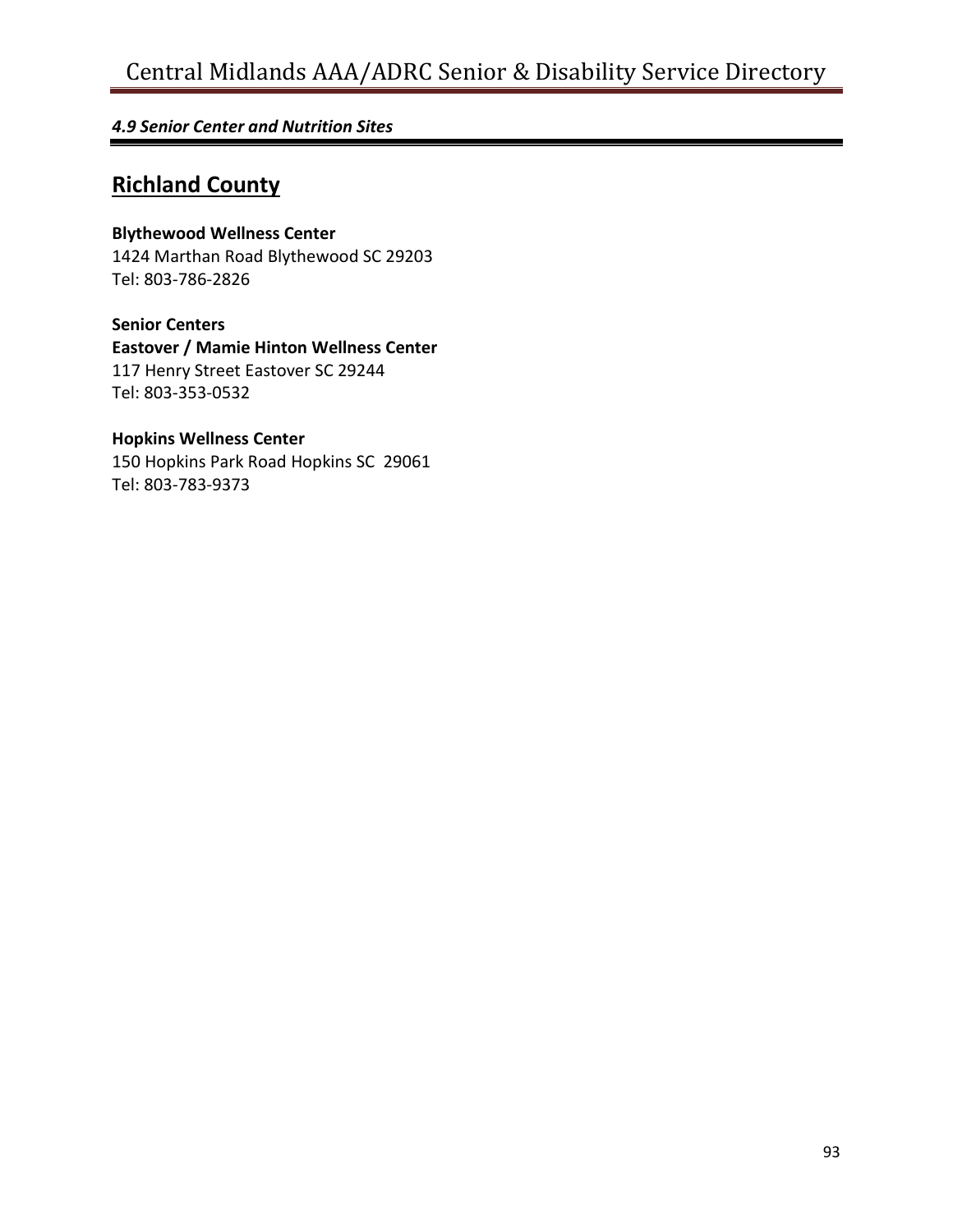#### **American Cancer Society – Road to Recovery**

Tel: 800-227-2345

Website:[www.cancer.org/treatment/supportprogramsservices/app/resource](http://www.cancer.org/treatment/supportprogramsservices/app/resource)

Eligibility-Open to cancer patients. Patients must have a cancer diagnosis and be travelling for a cancerrelated medical appointment. Patients must be able to walk unassisted to and from the vehicle, or have an accompanying caregiver to assist. A legally responsible adult such as a parent or caregiver must accompany patients under the age of 18. A four-business day advance notice is required; not including the date transportation is needed.

Payment Method: FREE

#### **Blue Ribbon**

Tel: 803-786-9427

Website: [www.originalblueribbontaxi.com](http://www.originalblueribbontaxi.com/)

Services Provided - Our transportation services includes an airport shuttle, messenger services, package/parcel delivery and Pick-up, GPS dispatch system, Corporate Accounts, Handicap Service, Wheelchair Accessible and more.

Payment Method: Visa, MasterCard and Discover

#### **Capital City Cab**

Tel: 803-794-2225 Website: [www.westcolumbiataxi.com](http://www.westcolumbiataxi.com/) Services Provided - At Capitol City Cab in West Columbia, SC, we offer 24-hour service every day of the year. Payment Method: Cash, American Express, MasterCard, and Discover

#### **Care by Generations**

Tel: 803-345-8745

Website: [www.carebygenerations.com](http://www.carebygenerations.com/)

Services Provided - Care by Generations provides wheelchair transportation, assistance from inside the home to your appointment and can stay with the client and provide services until they return home. This includes two hours and 50 round trip miles – cost \$100.00 each additional hour is billed at \$16.50 an hour and each additional mile after fifty is billed at \$ .48 cents a mile.

Payment Method: Cash or Credit Card

#### **Checker Yellow Cab**

Tel: 803-799-3311 Website:[www.checkeryellowcab.com](http://www.checkeryellowcab.com/)

Services Provided - We can provide the rapid response 24/7 you need to get you on your way. Payment Method: Cash or Credit Card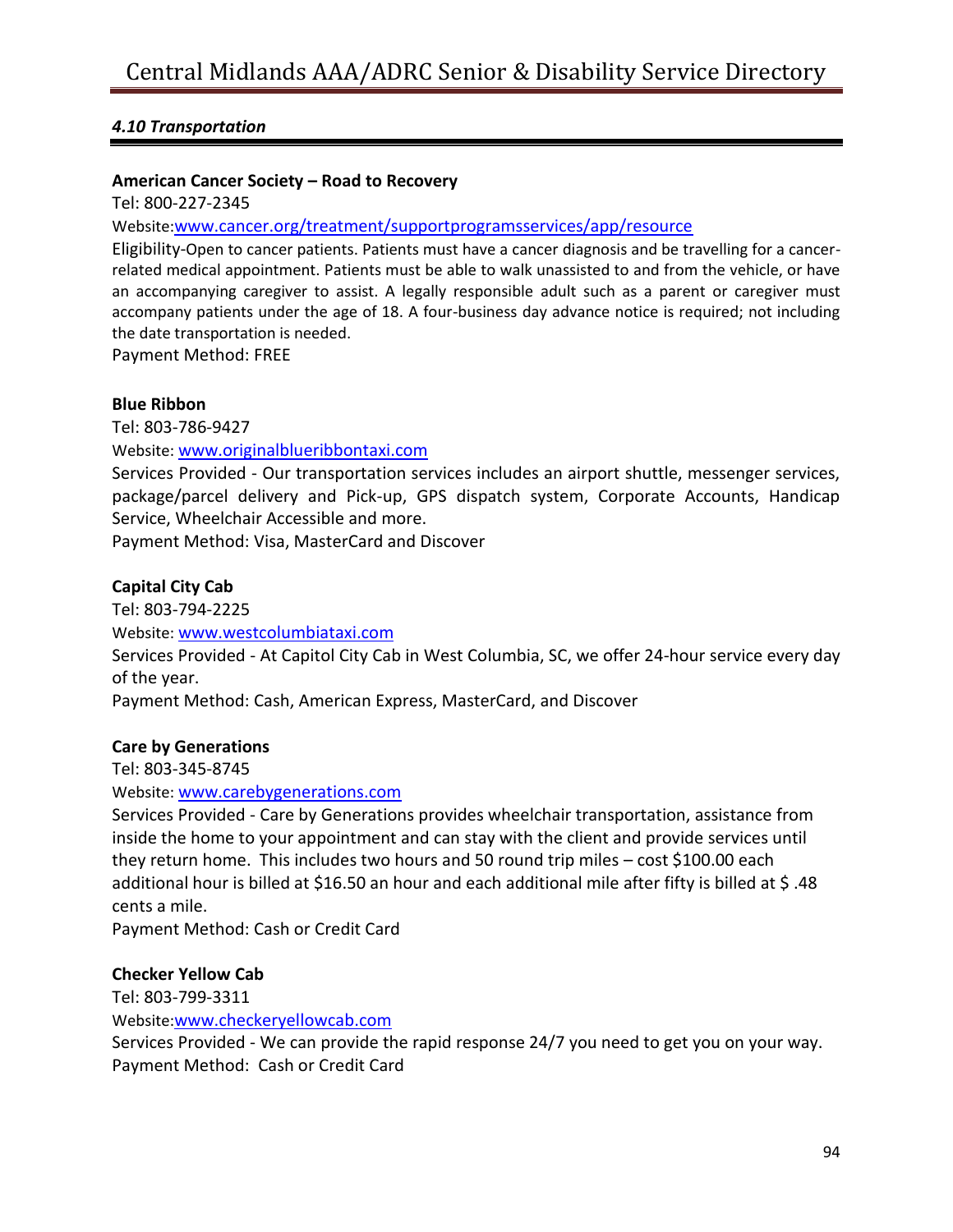#### **COMET**

Tel: 803-255-7100 Website:[www.catchthecomet.org](http://www.catchthecomet.org/) Services Provided - DART is an origin-to-destination, advance reservation, shared-ride transportation service. There are no restrictions on the purpose or frequency of reservations. Riders going in the same general directions are grouped together to share rides. A fleet of small

buses provides DART service. Each is equipped with wheelchair lifts and can accommodate four wheelchairs.

Eligibility: Application process including physician's signature Payment Method: Fare each one-way trip is \$3.00 – Accept Cash or Checks

#### **Fairfield County Council on Aging**

Tel: 803-635-3015 Website:[www.fairfieldsc.com](http://www.fairfieldsc.com/) Services Provided – Van and auto transportation for doctors' visits and grocery shopping Eligibility: Must be a participant in the senior center for transportation Payment Method: Cash or Check

#### **Fairfield County Transit System**

Tel: 877-311-4158

#### Website:[www.fairfieldsc.com](http://www.fairfieldsc.com/)

Services Provided - Transportation services are offered in varying frequencies. Some routes operate every weekday and the balance operates on selected weekdays. Service times vary by route, starting early morning through late afternoon. Route deviation service is available to the general public for an extra charge of \$ .25 to \$.50 to the normal route fare. Fares range from \$ 0.75 to \$1.50.

Payment Method: Cash or Check

#### **Harbison Wheels**

Tel: 803-749-1911

Website:<https://sites.google.com/site/harbisonwheels/>

Services Provided - The purpose is to supply much needed transportation to Senior and physically and mentally disabled area residents for doctor appointments and places of business. We currently serve HUD housing. The people who use this service usually have no other method of transportation. The Bus is wheel chair equipped and is operated by trained volunteers.

Eligibility: Only 2 pick-up points – Lakeside on the Circle or Woods Edge at rear parking lot entrance.

Payment Method: Donations & Volunteers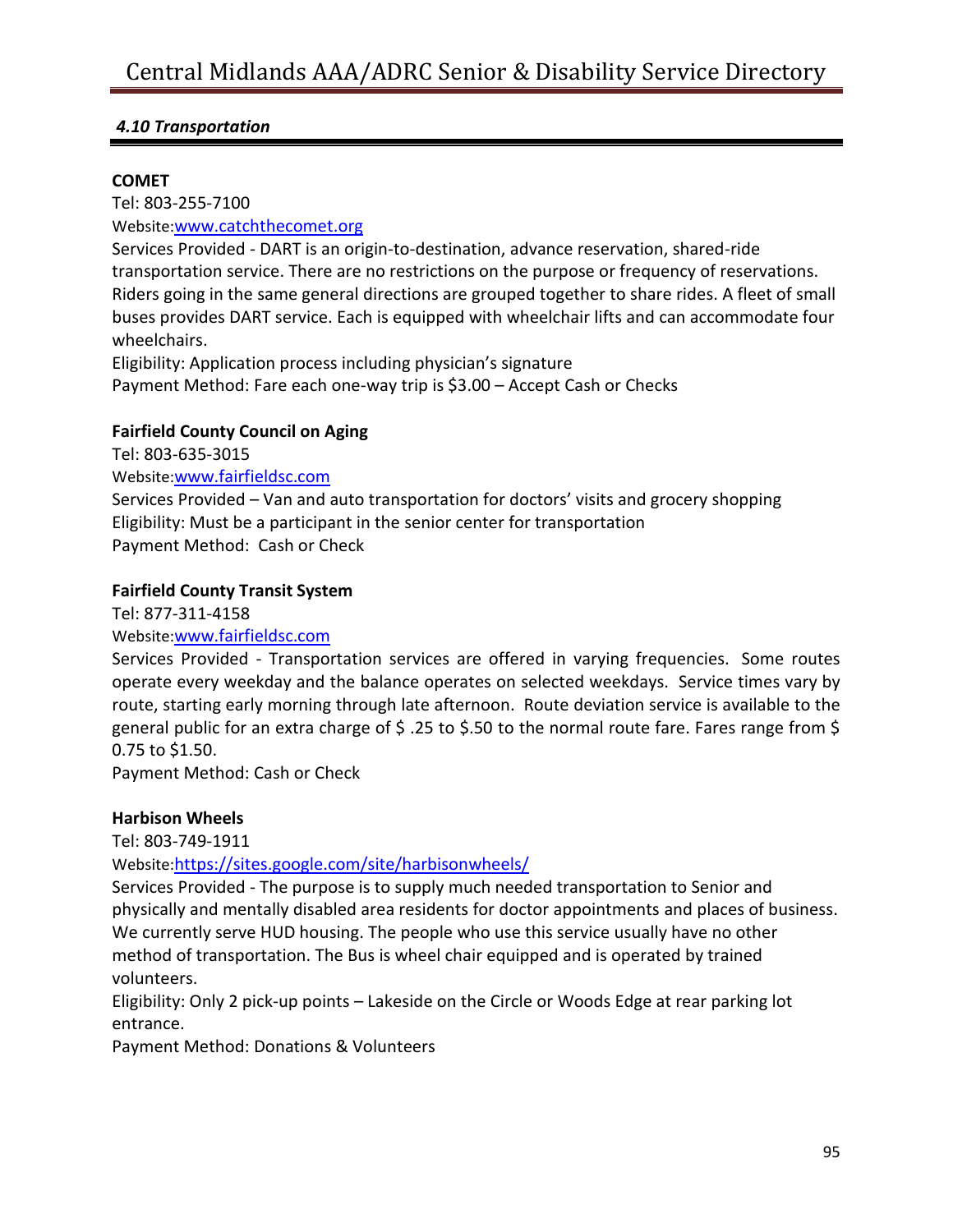#### **Irmo-Chapin Recreation Commission Aging Program**

Tel: 803-772-1228

Website:[www.icrc.net](http://www.icrc.net/)

Services Provided - When a need has been identified, transportation to nutrition sites, medical facilities and other necessary appointments is available to older adults in our service area. Eligibility: Participant must receive senior services

#### **Love & Care Home Healthcare Agency**

Tel: 803-708-4730

Website:[www.loveandcaresc.com](http://www.loveandcaresc.com/)

Services Provided - Companion Care, Socializing / Reading to the Client / Participate with Hobbies / Respite care for primary caregiver / Transportation Eligibility: Participant must be receiving companion care services Payment Method: Accepts various forms of payments.

#### **Lourie Center Transportation**

Tel: 803-576-3467

Website:[www.louriecentersc.com](http://www.louriecentersc.com/)

Services Provided: \*5 Points Wheels: Mondays, Tuesdays, Wednesdays | 9:30 AM-12:30 PM

- Must be 50 + or disabled, anyone disabled must be occupied by an adult.
- Riders must live within grid
- Riders must fill out a rider form

\*Northeast Wheels: Mondays, 9AM-1PM | Thursdays, 9AM-1PM

- Must be 50 + or disabled, anyone disabled must be occupied by an adult.
- Riders must live within grid
- Riders must fill out a rider form

#### **Newberry County Council on Aging**

Tel: 803-276-8266

Website:[www.nccoa.org](http://www.nccoa.org/)

Services Provided – Van and transportation for doctors' visits, grocery shopping, and group dining meal sites.

Senior Center Transportation \$ .25 per round trip; Planned Senior Trips (dining or shopping) in state \$1.00 per trip out of state \$2.00 per trip.

Payment Method: Cash or check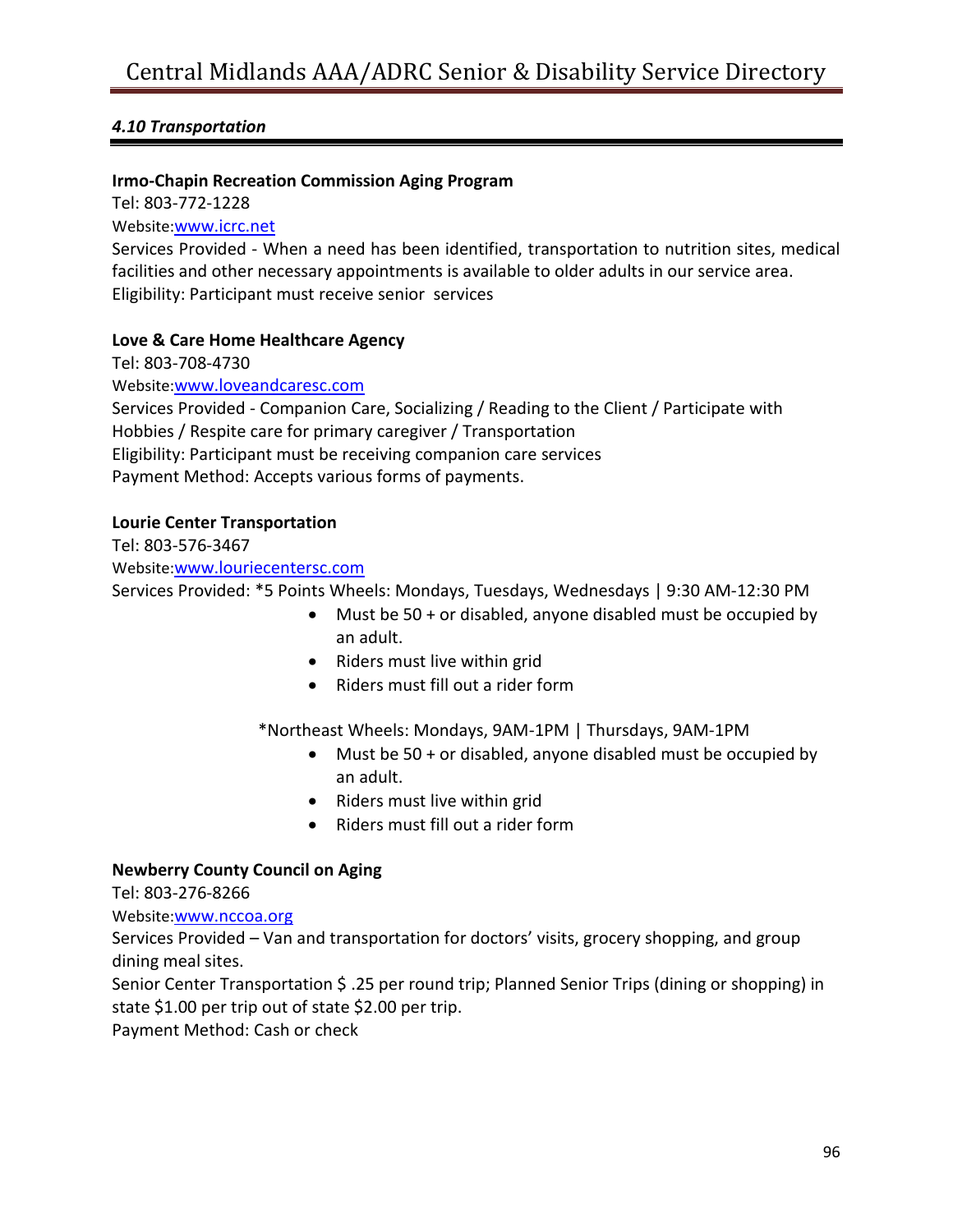#### **Newberry Public Transit**

Newberry County Council on Aging will follow the Public Transit Fare Schedule for demand response transportation for the residents of Newberry County.

- Local Trips (within the County)  $\frac{1}{2}$ .00 per round trip
- Newberry County to Columbia \$15.00 per round trip
- Newberry County to Charleston \$50.00 per round trip
- Trips outside the normal serving area: One Way Only \$.38 per mile Round Trip \$.18 per mile
- One Way Only \$4.00
- Weekly Pass \$30.00

Correct change is needed. The Driver will not be able to make change. Checks payable to NCCOA.

#### **Senior Express of the Midlands**

Tel: 803-926-7933 Out of are 1-888-926-7933 Website:[www.seniorexpressusa.com](http://www.seniorexpressusa.com/) Regular or on an as-needed basis we can assist with shopping, errands, medical appointments, transportation. Payment: Check or Credit Card

#### **Senior Helpers**

Tel: 803-329-4357 Website:[www.seniorhelpers.com](http://www.seniorhelpers.com/) Services Provided - COMPANION CARE: Caring companionship and conversation, Help with hobbies, scrapbooking & games, gardening, sports & news, general shopping and errands, Transportation and appointments. Eligibility: Call for consult Payment Method: Check or Credit Card

#### **Transport Care Services, LLC**

Tel: 803-661-9662 Website:[www.transportcareservices.com](http://www.transportcareservices.com/) Provide non-emergency transfers, wheelchair & Stretcher transfers & Assisted daily transfers.. Payment Method: Private pay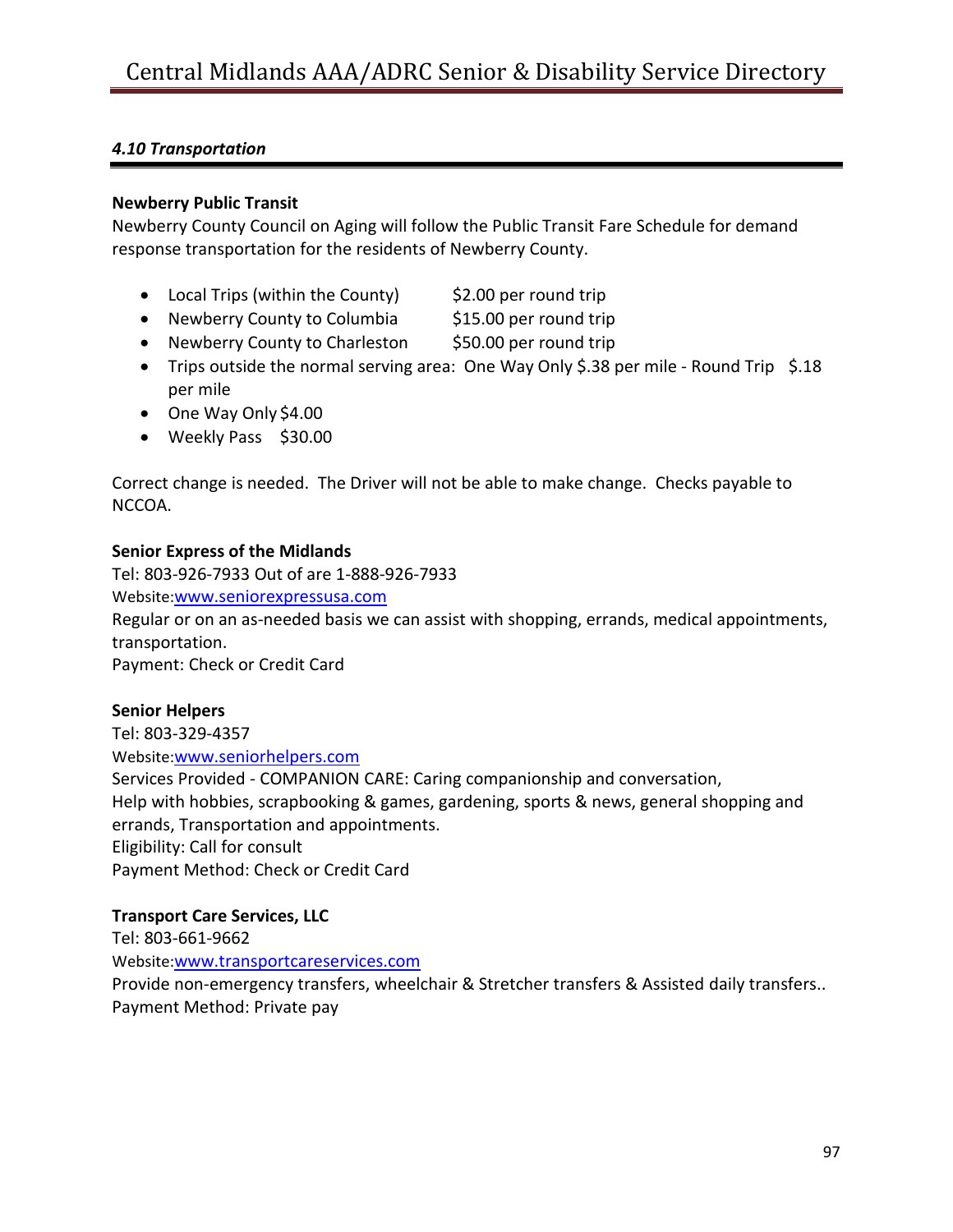#### *4.11 Veterans Assistance*

#### **Alston Wilkes Veteran Home**

Tel: 1-844-297-1962 Website:[www.alstonwilkessociety.org](http://www.alstonwilkessociety.org/) The First transitional housing facility specifically for veterans in the Midlands. Provides case management & supportive services for homeless veterans and their families.

#### **Department of Veterans Affairs**

Tel: 1-888-823-7458 Website:[www.mirecc.va.gov/coaching](http://www.mirecc.va.gov/coaching) Provides support for family members seeking to help a veteran with post-deployment difficulties.

#### **Iraq and Afghanistan Veterans of America (IAVA)**

Tel: 212-982-9699 New York – 202-544-7692 Washington DC Website:[www.iava.org](http://www.iava.org/) Provides assistance for veterans of Iraq and Afghanistan to address mental health issues and inadequate health care.

#### **Military One Source**

Tel: 1-800-342-9647 Espanol: 800-342-9647 Veterans Crisis Line: 1-800-273-8255 Website:[www.militaryonesource.mil](http://www.militaryonesource.mil/)

Confidential services, including [non-medical](http://militaryonesource.mil/confidential-help/non-medical-counseling?content_id=282875) counseling and specialty [consultations,](http://militaryonesource.mil/confidential-help/specialty-consultation?content_id=282329) are available through Military OneSource. Eligible individuals may receive confidential services at no cost.

#### **Operation Palmetto Employment**

Elisa Edwards – 803-299-1713 [elisa.m.edwards@dew.sc.gov](mailto:elisa.m.edwards@dew.sc.gov) Marlin Bodison – 803-737-9936 [marlin.bodison@dew.sc.gov](mailto:marlin.bodison@dew.sc.gov) Website:[www.operationpalmettoemployment.sc.gov](http://www.operationpalmettoemployment.sc.gov/)

To provide updated resources in an effort to continually reduce the unemployment rate among South Carolina's military community, and to further educate South Carolina employers on the value of military hires.

#### **Ralph H. Johnson VA Medical Center**

Tel: 843-789-6732

#### Website:[www.charleston.va.gov](http://www.charleston.va.gov/)

Patient and Family centered care is an approach to the planning, delivery and evaluation of healthcare that is grounded in mutually beneficial partnerships among healthcare providers, patients and families. It redefines the relationships in healthcare.